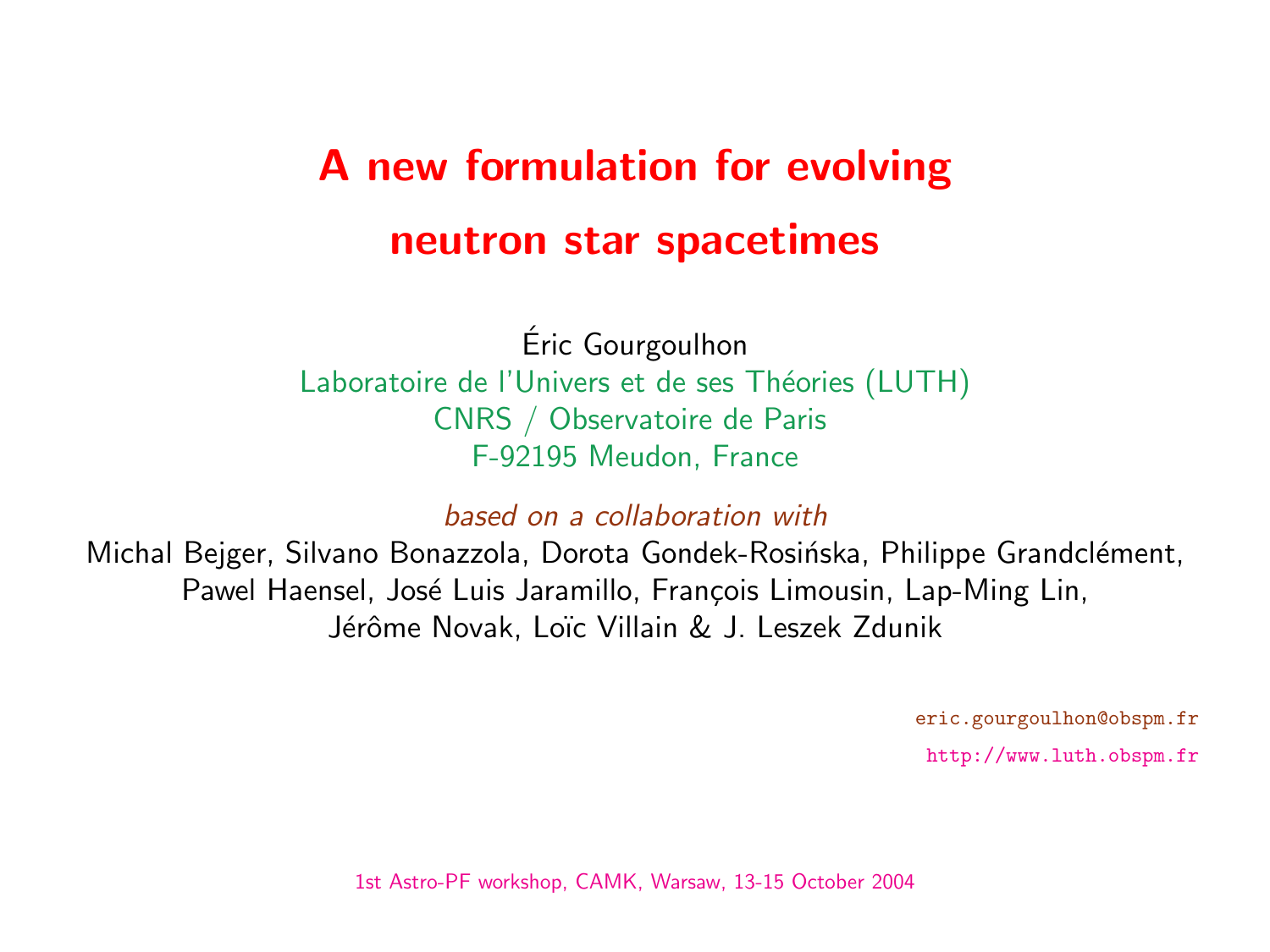#### Local context (i.e. within the Meudon - War



Most previous computa stationary models of co

- single rotating sta maximum mass, ma ISCO frequency, accretion for various models of
- binary stars : deter orbit (end of chirp ph for neutron stars and :

[Zdunik, Haensel, Gourgoulhon, A&A 372, 535 (2001)]

Exceptions: 1D gravitational collapse NS  $\rightarrow$  BH [in GR (1991,1993) theories  $(1998)$ ], 3D stellar core collapse [Newtonian  $(1993)$  and I' inertial modes in rotating star [Newtonian (2002) and IWM appro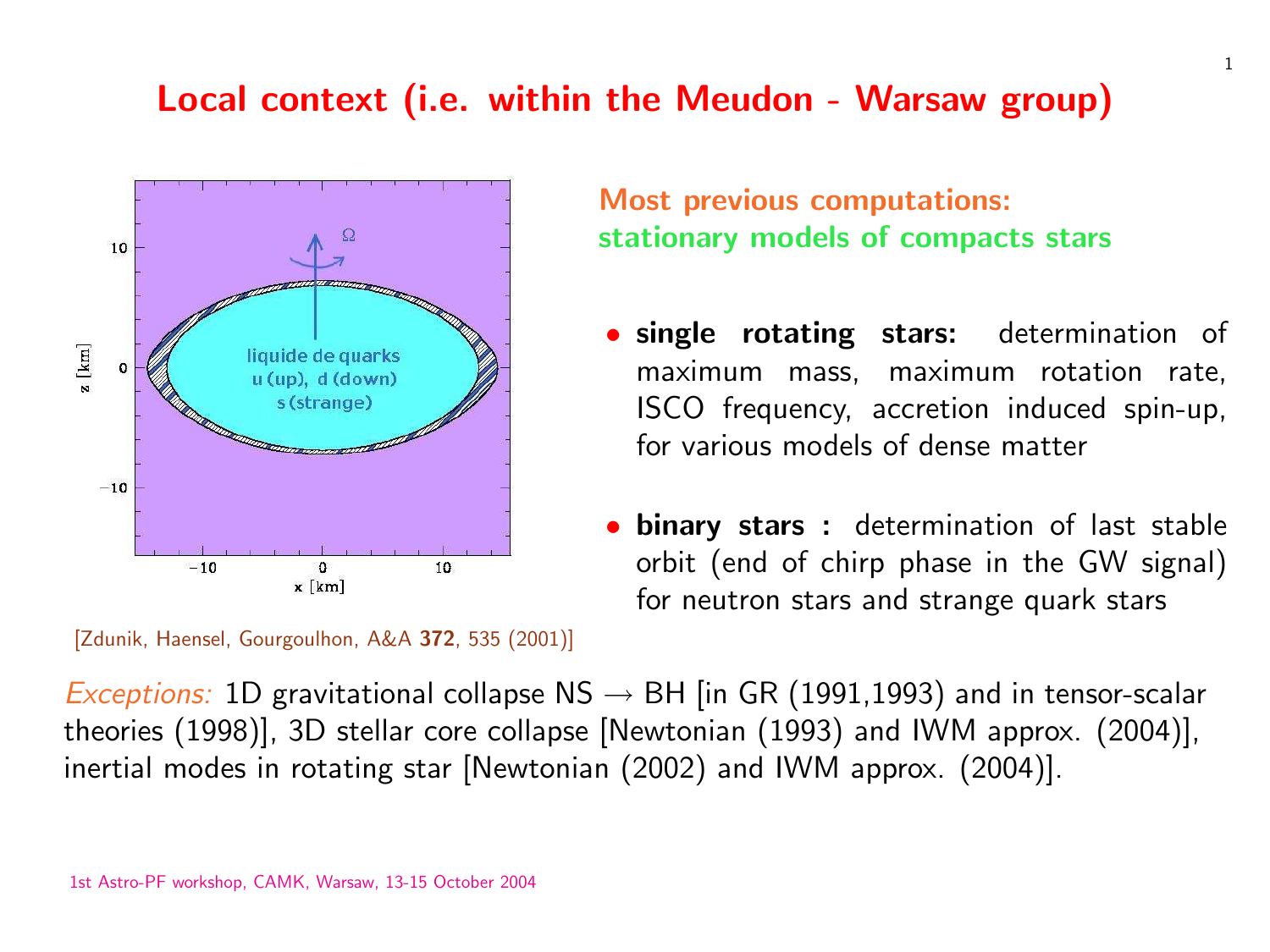## Computing time evolution of neutron stars

#### Astrophysical motivations:

- Oscillations and stability
	- $\star$  beyond the linear regime
	- $\star$  for rapidly rotating stars
- Direct computation of resulting gravitational wave emission
- Phase transitions
- Collapse of supramassive neutron stars to black hole
- Formation and stability of black hole torus systems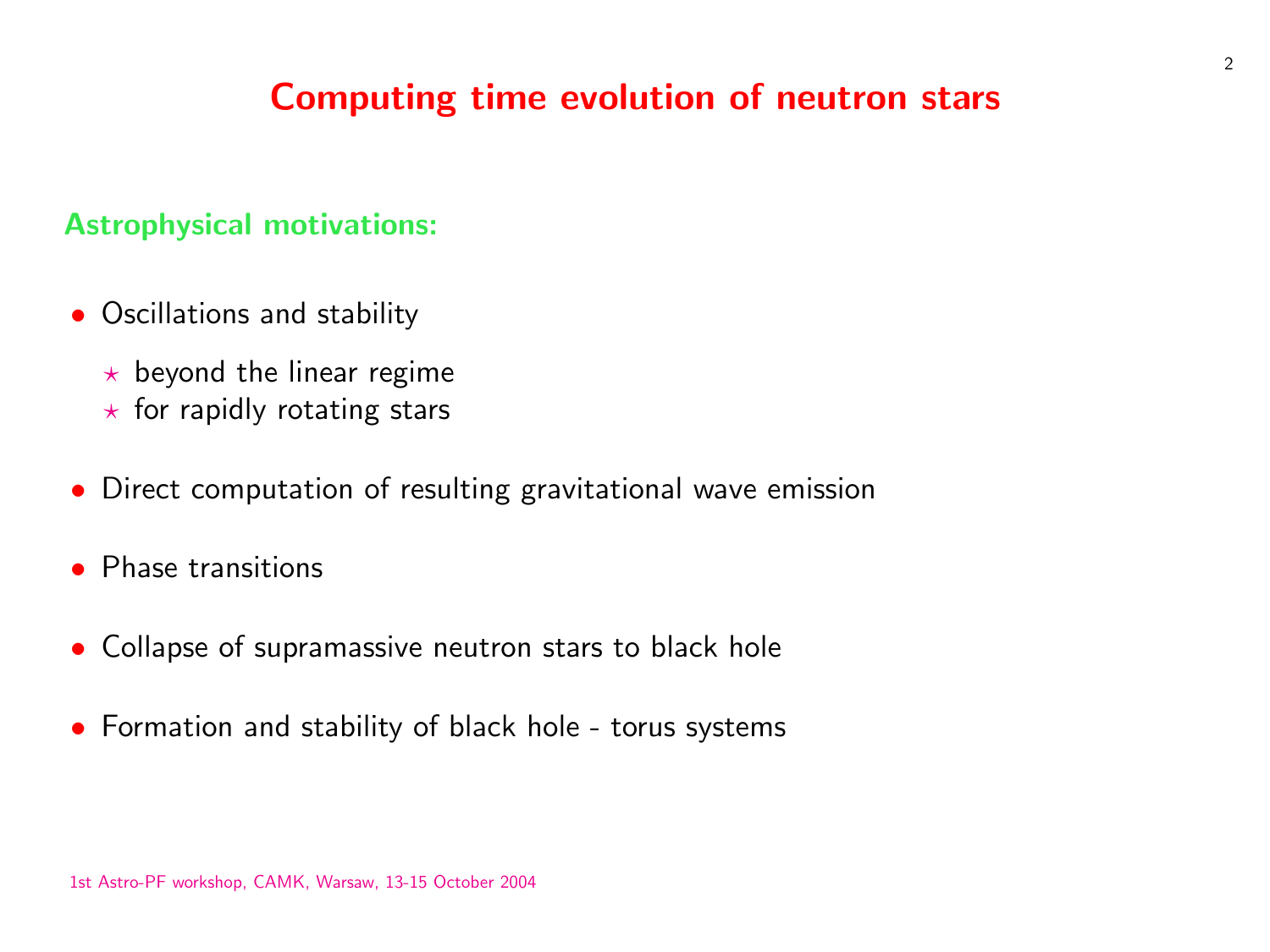## Global context (i.e. studies from other g Numerical studies of time evolution of rapidly rot

2D (axisymmetric) codes:

- Nakamura et al. (1981,1983) : rotating collapse to a black ho coordinates  $(\varpi, z, \varphi)$
- Stark & Piran (1985) : ro[tating collapse to a black](http://publish.aps.org/abstract/PRD/v67/e024033) hole,  $\epsilon$ GR, spherical coordinates  $(r, \theta, \varphi)$
- Dimmelmeier, Font & Müller (2002) : stellar core collapse, [spher](http://publish.aps.org/abstract/PRD/v69/e084024)ical coordinates  $(r, \theta, \varphi)$  [A&A 388, 917 (2002)] [A&A 393, 523 (2002)
- Shibata (2003) : general purpose axisymmetric full GR code,  $(x, y, z)$  + "cartoon" method [Shibata, PRD 67, 024033 (2003)]

 $\rightarrow$  GW from axisymmetrically oscillating NS [Shibata & Sekiguchi, PRI

 $\rightarrow$  GW from axisymmetric stellar core collapse to NS [Shibata & (2004)]

- $\rightarrow$  collapse of rotating supramassive NS to BH [Shibata, ApJ 595, 99
- $\rightarrow$  collapse of rapidly rotating polytopes to BH [Sekiguchi & Shibata,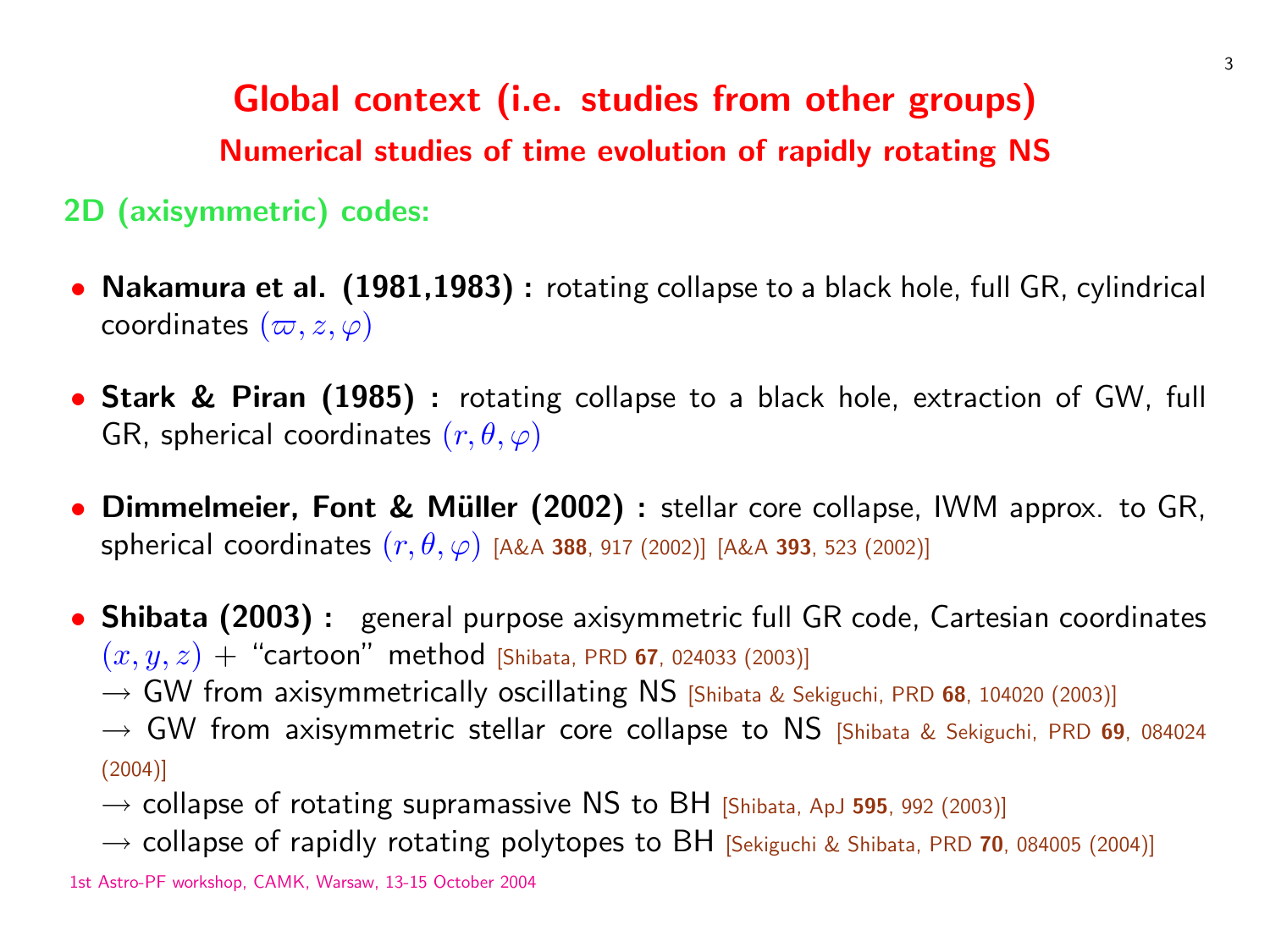# Glob[al context \(i.e. studies from](#page-0-0) other good Numerical [studies of time e](http://publish.aps.org/abstract/PRD/v61/e064001)volution of rapidly rot

#### 3[D code](http://publish.aps.org/abstract/PRD/v68/e084020)s:

- Shibata  $(1999)$  [Shibata, Prog. Theor. Phys. 101, 1199 (1999)] [Shibata, PR [GR, Cartes](http://publish.aps.org/abstract/PRD/v65/e084024)ian coordinates  $(x, y, z)$  $\rightarrow$  3D collapse of rotating NS ( $\gamma=1)$  [Shibata, Baumgarte & Shapiro, P  $\rightarrow$  binary NS merger [Shibata & Uryu, PRD 61[, 064001 \(2000\)\]](http://arXiv.org/abs/gr-qc/0403029), [Shibata, Tanig (2003)]
- $GR\_ASTRO/Cactus code (2000, 2002)$  [\[Font et al., PRD](http://arXiv.org/abs/gr-qc/0407174) 61, 044011 084024 (2002)] : full GR, Cartesian coordinates  $(x, y, z)$
- Whisky/Cactus code  $(2004)$  [Baiotti et al., gr-qc/0403029]: full GR,  $(x, y, z)$
- "Mariage des maillages" code (2004) [Dimmelmeier, Novak, Font, Ib : IWM approx. to GR, spherical coordinates  $(r, \theta, \varphi)$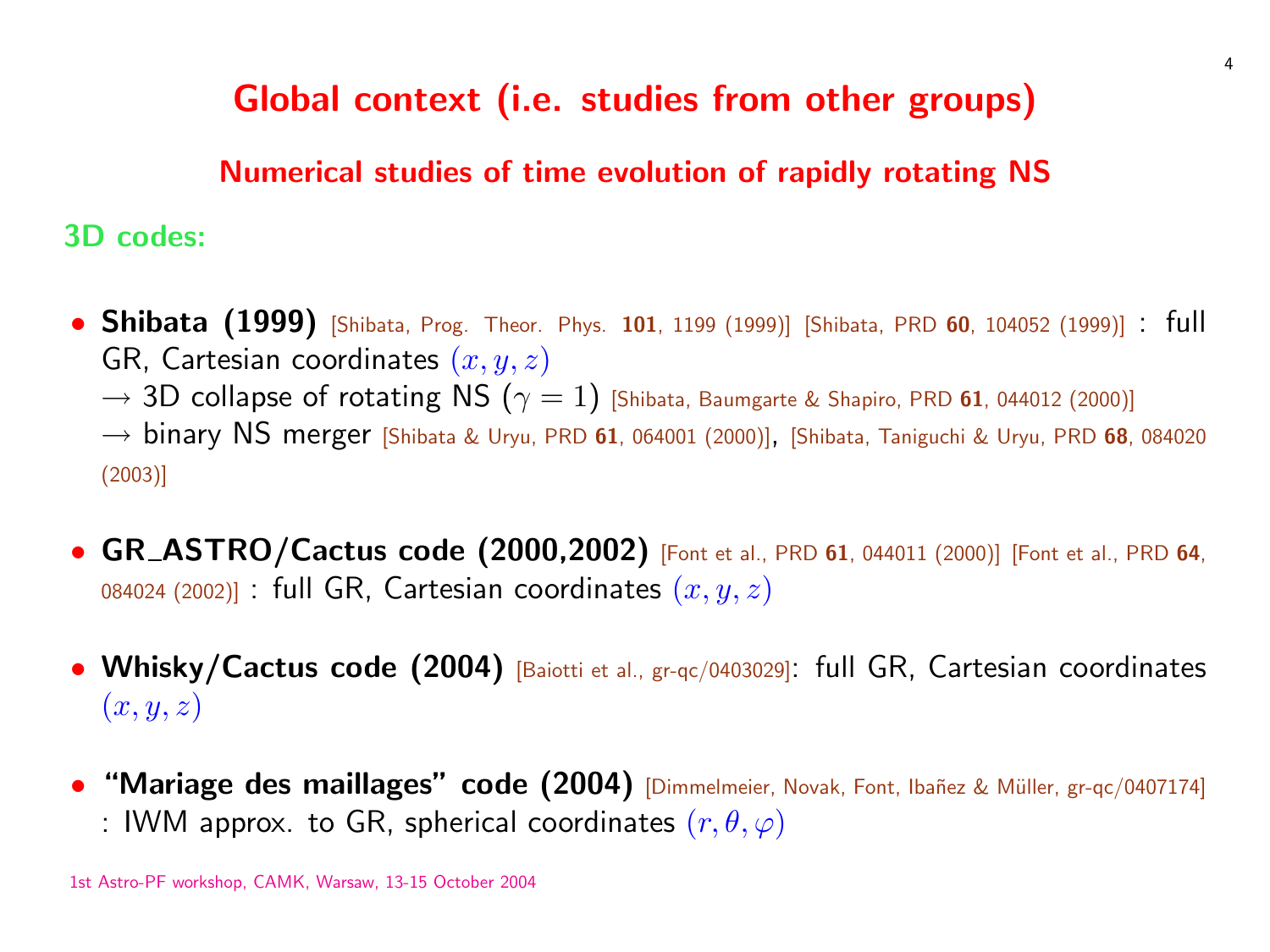#### Time evolution in general relativity: the  $3+1$  formalism

Foliation of spacetime by a family of spacelike hypersurfaces  $(\Sigma_t)_{t\in\mathbb{R}}$  ; on each hypersurface, pick a coordinate system  $(x^i)_{i \in \{1,2,3\}}$  $\implies (x^\mu)_{\mu \in \{0,1,2,3\}} = (t,x^1,x^2,x^3) =$  coordinate system on spacetime



**n** : future directed unit normal to  $\Sigma_t$  :  $\mathbf{n} = -N \, \mathbf{d} t$ ,  $N$  : lapse function  ${\bf e}_t = \partial/\partial t$  : time vector of the natural basis associated with the coordinates  $(x^{\mu})$ 

 $N$  : lapse function  $N$  : lapse function  $\beta$  : shift vector  $\int$  $\mathbf{e}_t = N \mathbf{n} + \boldsymbol{\beta}$ 

Geometry of the hypersurfaces  $\Sigma_t$ :

$$
-\text{ induced metric }\boldsymbol{\gamma}=\mathbf{g}+\mathbf{n}\otimes\mathbf{n}
$$

– extrinsic curvature :  $\mathsf{K}=-$ 1 2  $\ell$ n $\gamma$ 

 $g_{\mu\nu} dx^{\mu} dx^{\nu} = -N^2 dt^2 + \gamma_{ij} (dx^i + \beta^i dt) (dx^j + \beta^j dt)$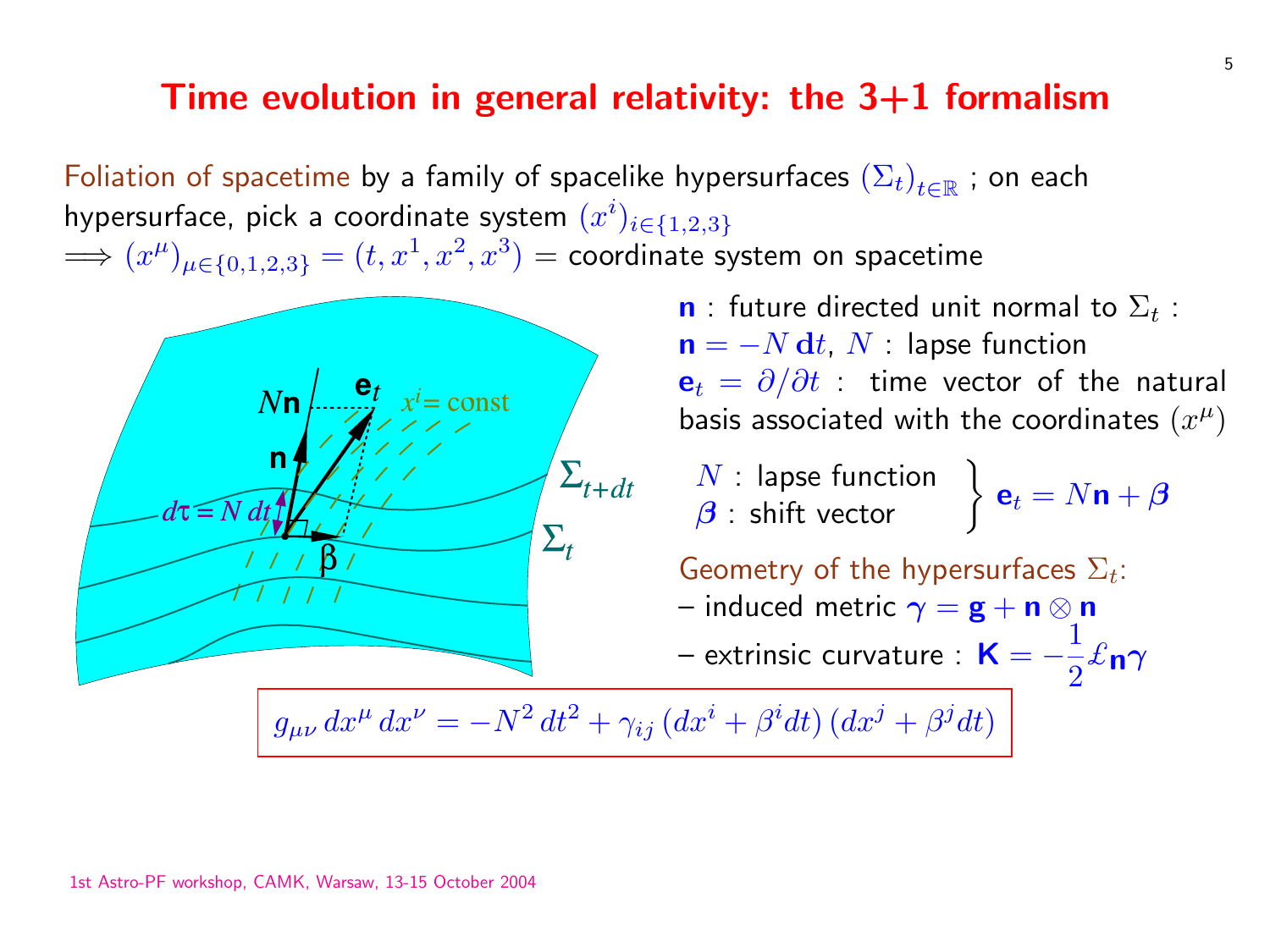## 3+1 decomposition of Einstein equation

Orthogonal projection of Einstein equation onto  $\Sigma_t$  and along the normal to  $\Sigma_t$ :

- Hamiltonian constraint:
- Momentum constraint :

• Dynamical equations :

$$
\frac{R + K^2 - K_{ij}K^{ij} = 16\pi E}{D_j K^{ij} - D^i K = 8\pi J^i}
$$

 $\partial K_{ij}$  $\frac{\partial A}{\partial t} - \pounds_{\boldsymbol{\beta}} K_{ij} = -D_i D_j N + N_i$ £  $R_{ij} - 2K_{ik}K_{j}^{k} + KK_{ij} + 4\pi((S - E)\gamma_{ij} - 2S_{ij})$ l<br>E

 $E := \mathsf{T}(\mathsf{n},\mathsf{n}) = T_{\mu\nu} n^{\mu} n^{\nu}, \qquad J_i := - \gamma_i^{\mu} T_{\mu\nu} n^{\nu}, \qquad S_{ij} := \gamma_i^{\mu}$  $\overline{\gamma}_i^{\;\;\mu} \, \gamma_j^{\;\;\nu} \, T_{\mu\nu}, \;\;\;\;\; S := S_i^{\;\;i}$ i

 $D_i$  : covariant derivative associated with  $\boldsymbol{\gamma}, \quad R_{ij}$  : Ricci tensor of  $D_i, \quad R := R_i^{\phantom{i}i}$ i

Kinematical relation between  $\gamma$  and **K**:

$$
\frac{\partial \gamma^{ij}}{\partial t} + D^i \beta^j + D^j \beta^i = 2 N K^{ij}
$$

#### Resolution of Einstein equation  $\equiv$  Cauchy problem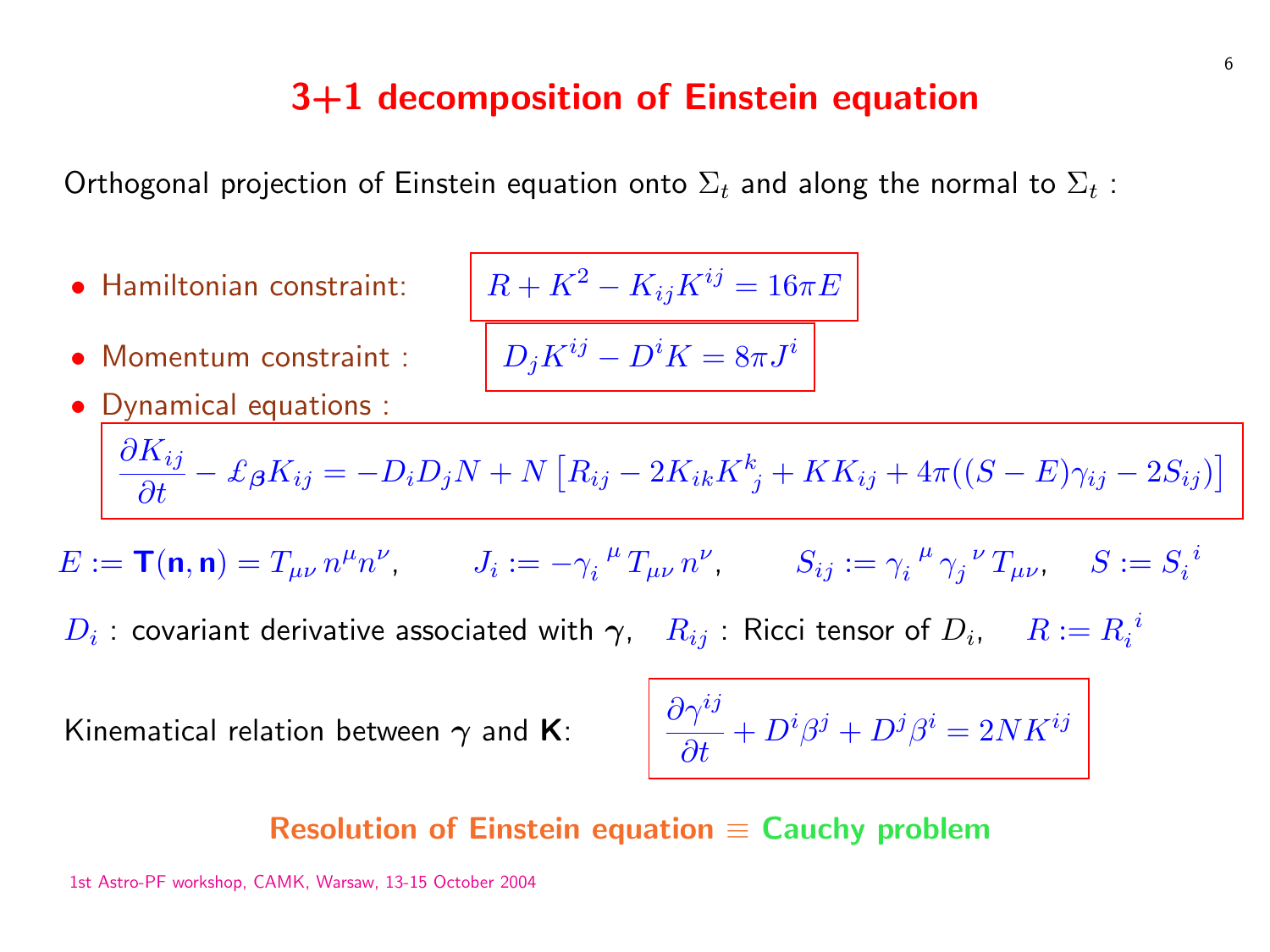## Free vs. constrained evolution in  $3+1$  numerical relativity

Einstein equations split into

dynamical equations  $\frac{\partial}{\partial x}$ 

 $\frac{\partial}{\partial t}K_{ij} = ...$ Hamiltonian constraint  $\stackrel{\sim}{R} + K^2 - K_{ij} K^{ij} = 16 \pi E$ momentum constraint  $\left\| {D_j{K_i}} \right\|^j - D_iK = 8\pi J_i$ 

- 2-D computations (80's and 90's): partially constrained schemes: Bardeen & Piran (1983), Stark & Piran (1985), Evans (1986) fully constrained schemes: Evans (1989), Shapiro & Teukolsky (1992), Abrahams et al. (1994)
- 3-D computations (from mid 90's): almost all based on free evolution schemes: BSSN, symmetric hyperbolic formulations, etc...
	- $\implies$  problem: exponential growth of constraint violating modes

 $\overline{ }$ 

 $\left\lceil \right\rceil$ 

 $\begin{matrix} \phantom{-} \end{matrix}$ 

**Standard issue 1:** the constraints usually involve elliptic equations and 3-D elliptic solvers are CPU-time expensive !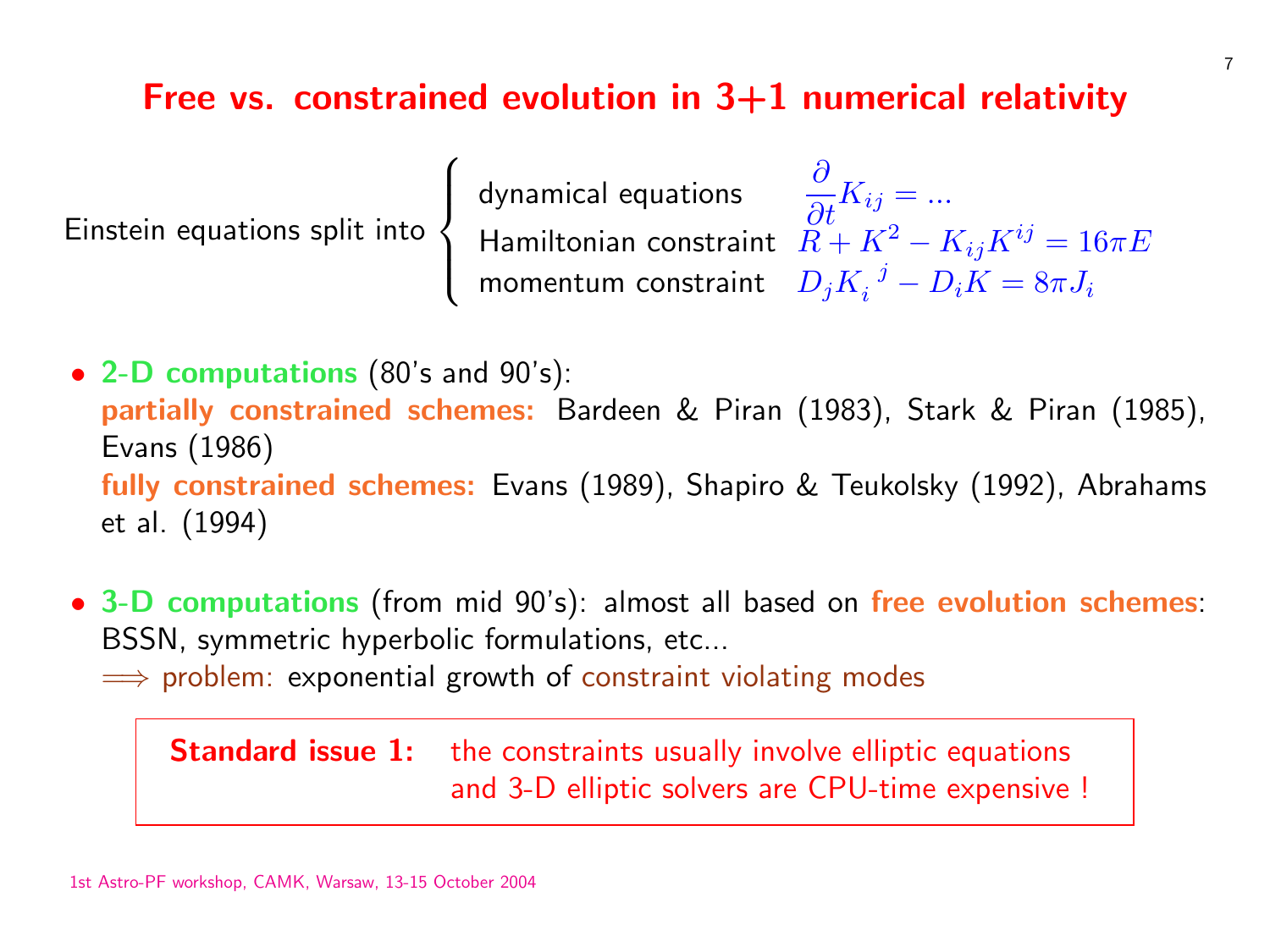## Cartesian vs. spherical coordinates in  $3+1$  numerical relativity

- 1-D and 2-D computations: massive usage of spherical coordinates  $(r, \theta, \varphi)$
- 3-D computations: almost all based on Cartesian coordinates  $(x, y, z)$ , although spherical coordinates are better suited to study objects with spherical topology (black holes, neutron stars). Two exceptions:
	- Nakamura et al. (1987): evolution of pure gravitational wave spacetimes in spherical coordinates (but with Cartesian components of tensor fields)
	- Stark (1989): attempt to compute 3D stellar collapse in spherical coordinates

**Standard issue 2:** spherical coordinates are singular at  $r = 0$  and  $\theta = 0$  or  $\pi$ !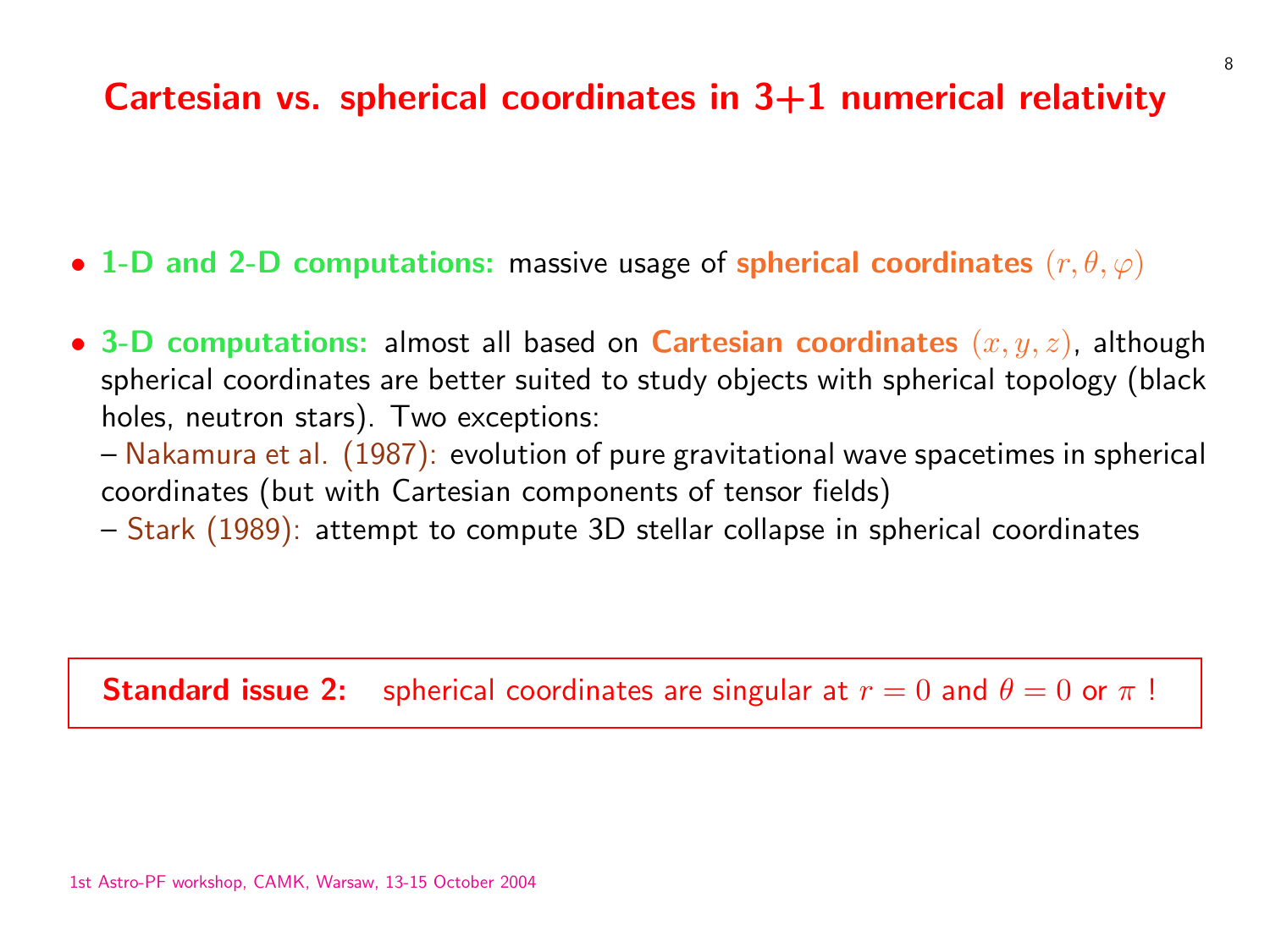## Standard issues 1 and 2 can be overcoment

Standard issues 1 and 2 are neither *mathematical* nor *physical*, bu  $\implies$  they can be overcome with appropriate techniques

S[pectral methods](http://dx.doi.org/10.1006/jcph.2001.6734) allow for

- an automatic treatment of the singularities of spherical coordin
- fast 3-D elliptic solvers in spherical coordinates: 3-D Poisson  $\epsilon$ system of 1-D algebraic equations with banded matrices [Grandcle & Marck, J. Comp. Phys. 170, 231 (2001)]  $(issue 1)$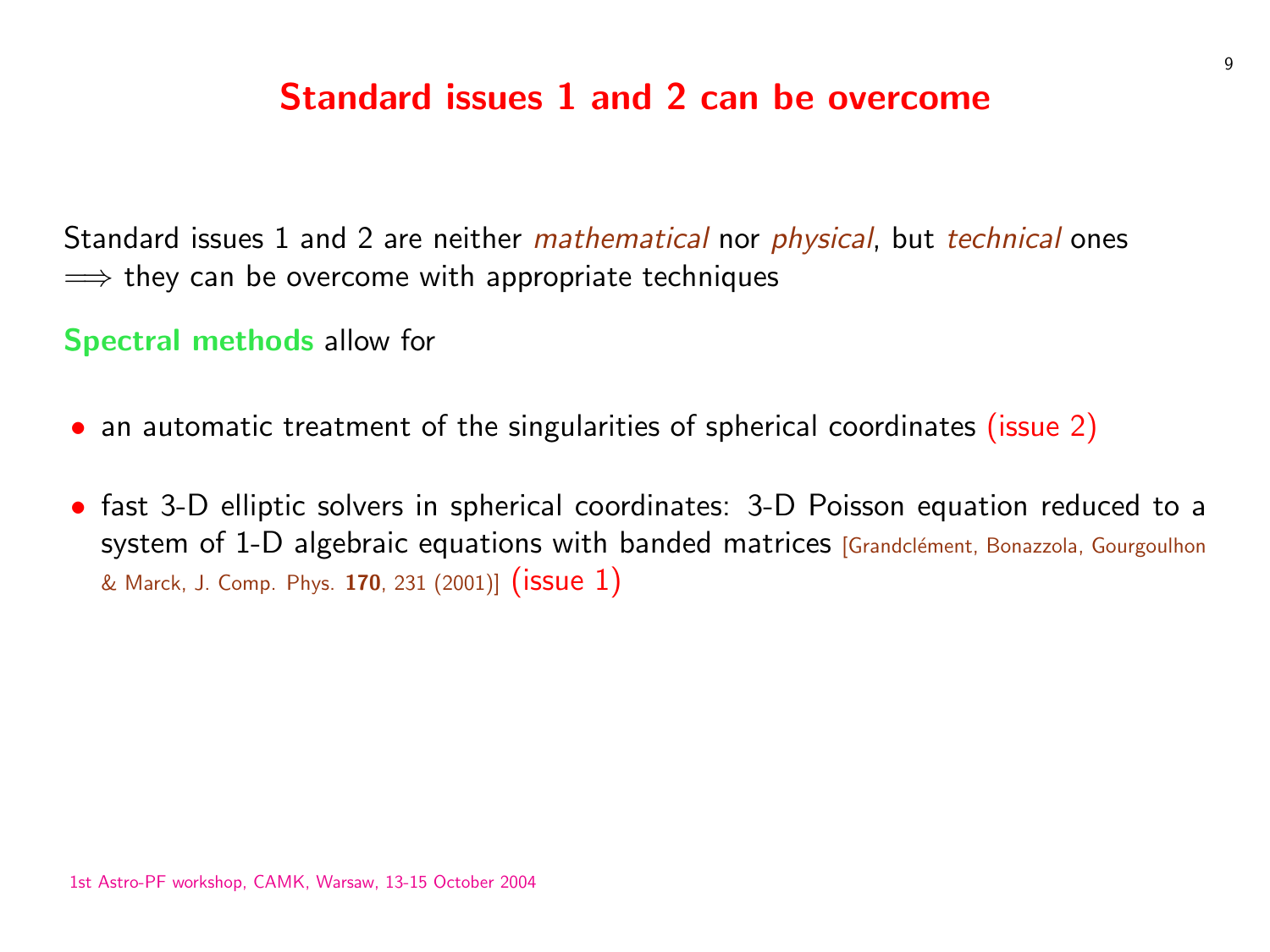#### Conformal metric and dynamics of the gravitational field

York (1972) : Dynamical degrees of freedom of the gravitational field carried by the conformal "metric"

$$
\hat{\gamma}_{ij}:=\gamma^{-1/3}\,\gamma_{ij}\qquad\text{ with }\gamma:=\det\gamma_{ij}
$$

$$
\hat{\gamma}_{ij} = \text{tensor density of weight} - 2/3
$$

To work with tensor fields only, introduce an extra structure on  $\Sigma_t$ : a flat metric f such that  $\frac{\partial f_{ij}}{\partial x}$  $\frac{\partial^2 J_{ij}}{\partial t}=0$  and  $\gamma_{ij}\sim f_{ij}$  at spatial infinity (asymptotic flatness)

$$
\text{Define } \boxed{\text{$\tilde{\gamma}_{ij} := \Psi^{-4} \, \gamma_{ij}$} \text{ or } \boxed{\text{$\gamma_{ij} = : \Psi^{4} \, \tilde{\gamma}_{ij}$ with} \text{ with } \boxed{\Psi := \left(\frac{\gamma}{f}\right)^{1/12} }, $f := \det f_{ij}$}
$$

 $\tilde{\gamma}_{ij}$  is invariant under any conformal transformation of  $\gamma_{ij}$  and verifies  $\det \tilde{\gamma}_{ij} = f$ 

Notations: 
$$
\tilde{\gamma}^{ij}
$$
 inverse conformal metric:  $\tilde{\gamma}_{ik}\tilde{\gamma}^{kj} = \delta_i^j$   
\n $\tilde{D}_i$  covariant derivative associated with  $\tilde{\gamma}_{ij}$ ,  $\tilde{D}^i := \tilde{\gamma}^{ij}\tilde{D}_j$   
\n $\mathcal{D}_i$  covariant derivative associated with  $f_{ij}$ ,  $\mathcal{D}^i := f^{ij}\mathcal{D}_j$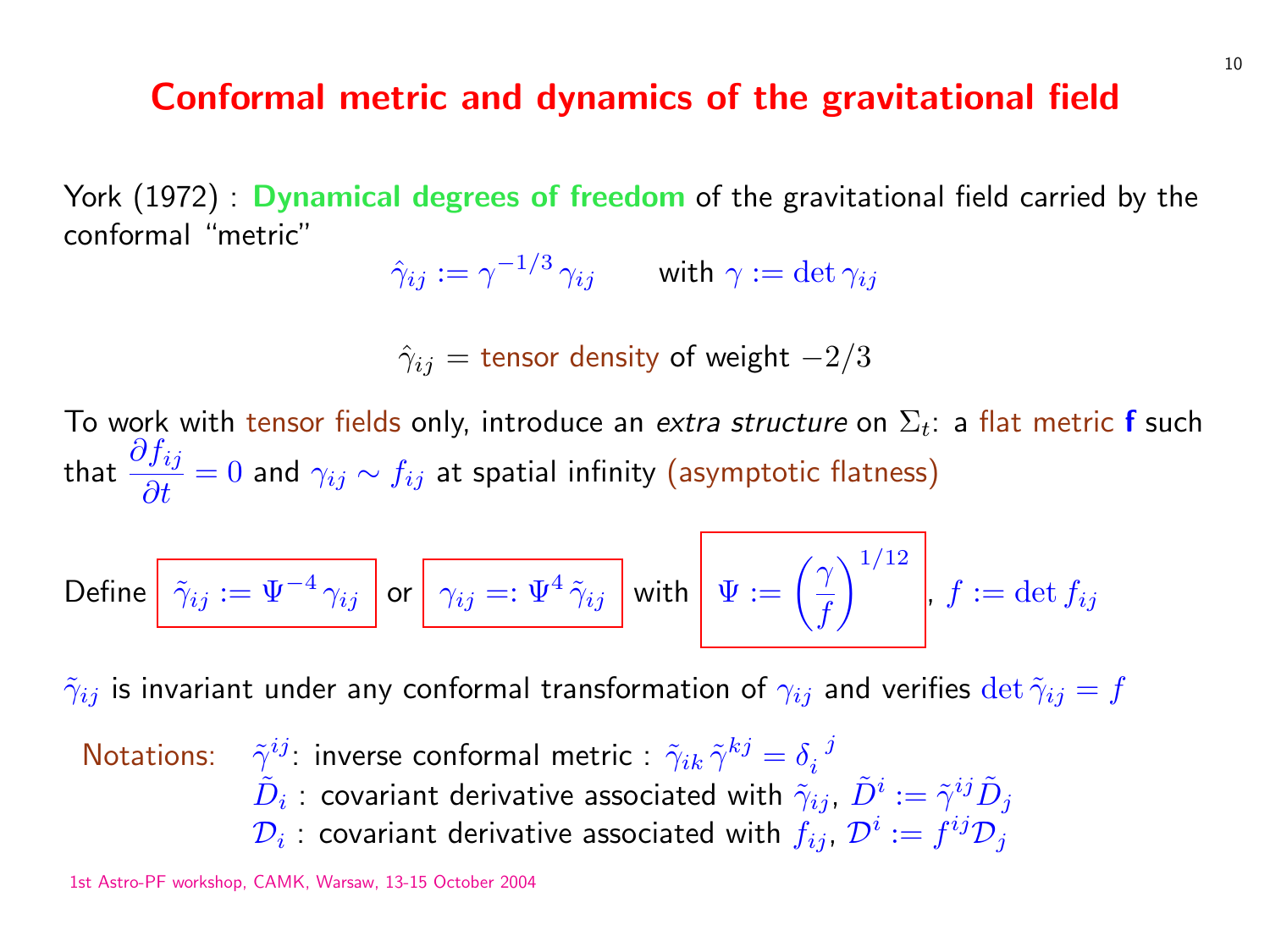#### Dirac gauge

Conformal decomposition of the metric  $\gamma_{ij}$  of the spacelike hypersurfaces  $\Sigma_t$ :

$$
\gamma_{ij} =: \Psi^4 \, \tilde{\gamma}_{ij} \qquad \text{with} \qquad \tilde{\gamma}^{ij} =: f^{ij} + h^{ij}
$$

where  $f_{ij}$  is a flat metric on  $\Sigma_t$ ,  $h^{ij}$  a symmetric tensor and  $\Psi$  a scalar field defined by where  $\Psi := \left( \begin{array}{c} 1 & 0 \\ 0 & 1 \end{array} \right)$  $\det \gamma_{ij}$  $\frac{\det \gamma_{ij}}{\det f_{ij}}\biggr)^{1/12}$ 

Dirac gauge (Dirac, 1959) = divergence-free condition on  $\tilde{\gamma}^{ij}$ :  $\left| D_j \tilde{\gamma}^{ij} = D_j h^{ij} = 0 \right|$ where  $\mathcal{D}_j$  denotes the covariant derivative with respect to the flat metric  $f_{ij}$ .

**Compare** 

- $\bullet$  minimal distortion (Smarr & York 1978) :  $D_j$ ¡  $\partial \tilde{\gamma}^{ij}/\partial t\big) = 0$
- pseudo-minimal distortion (Nakamura 1994) :  $\mathcal{D}^j$  (  $\partial \tilde{\gamma}^{ij}/\partial t\big) = 0$

*Notice:* Dirac gauge  $\Longleftrightarrow$  BSSN connection functions vanish:  $\tilde{\Gamma}^i = 0$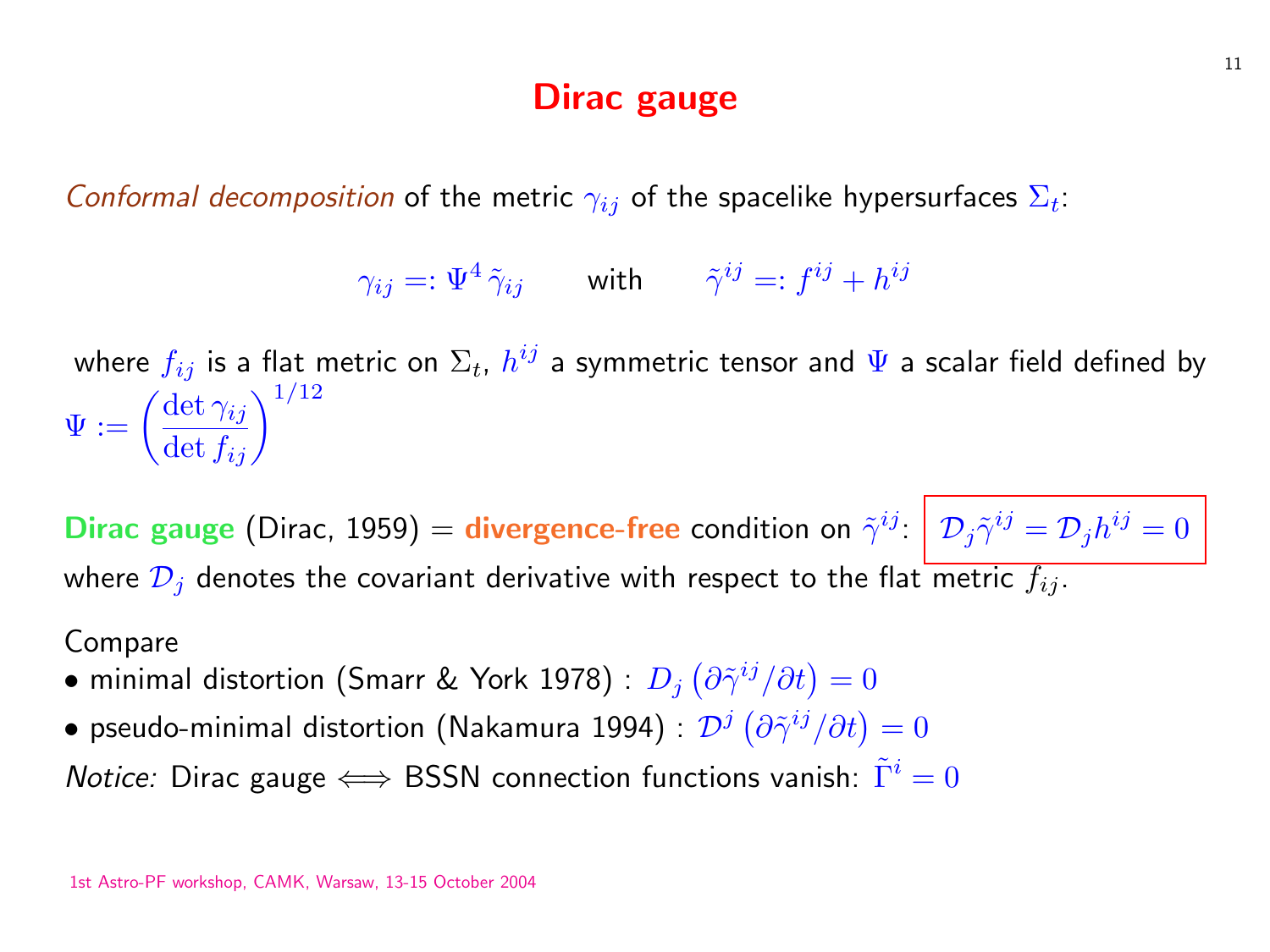#### Dirac gauge: discussion

• introduced by Dirac (1959) in order to fix the coordinates in some Hamiltonian formulation of general relativity; originally defined for Cartesian coordinates only:  $\partial$  $\partial x^j$ lu<br>Z  $\gamma^{1/3}\, \gamma$  $\frac{1}{ij}$  $= 0$ 

but trivially extended by us to more general type of coordinates (e.g. spherical) thanks to the introduction of the flat metric  $f_{ij}$ :  $\mathcal{D}_{j}\left((\gamma/f)^{1/3}\gamma\right)$ tes $\big\{ij}\big\}$  $= 0$ 

- fully specifies (up to some boundary conditions) the coordinates in each hypersurface  $\Sigma_t$ , including the initial one  $\Rightarrow$  allows for the search for stationary solutions
- leads asymptotically to transverse-traceless (TT) coordinates (same as minimal distortion gauge). Both gauges are analogous to Coulomb gauge in electrodynamics
- $\bullet\,$  turns the Ricci tensor of conformal metric  $\tilde\gamma_{ij}$  into an elliptic operator for  $h^{ij}\Longrightarrow$  the dynamical Einstein equations become a wave equation for  $h^{ij}$
- results in a vector elliptic equation for the shift vector  $\beta^i$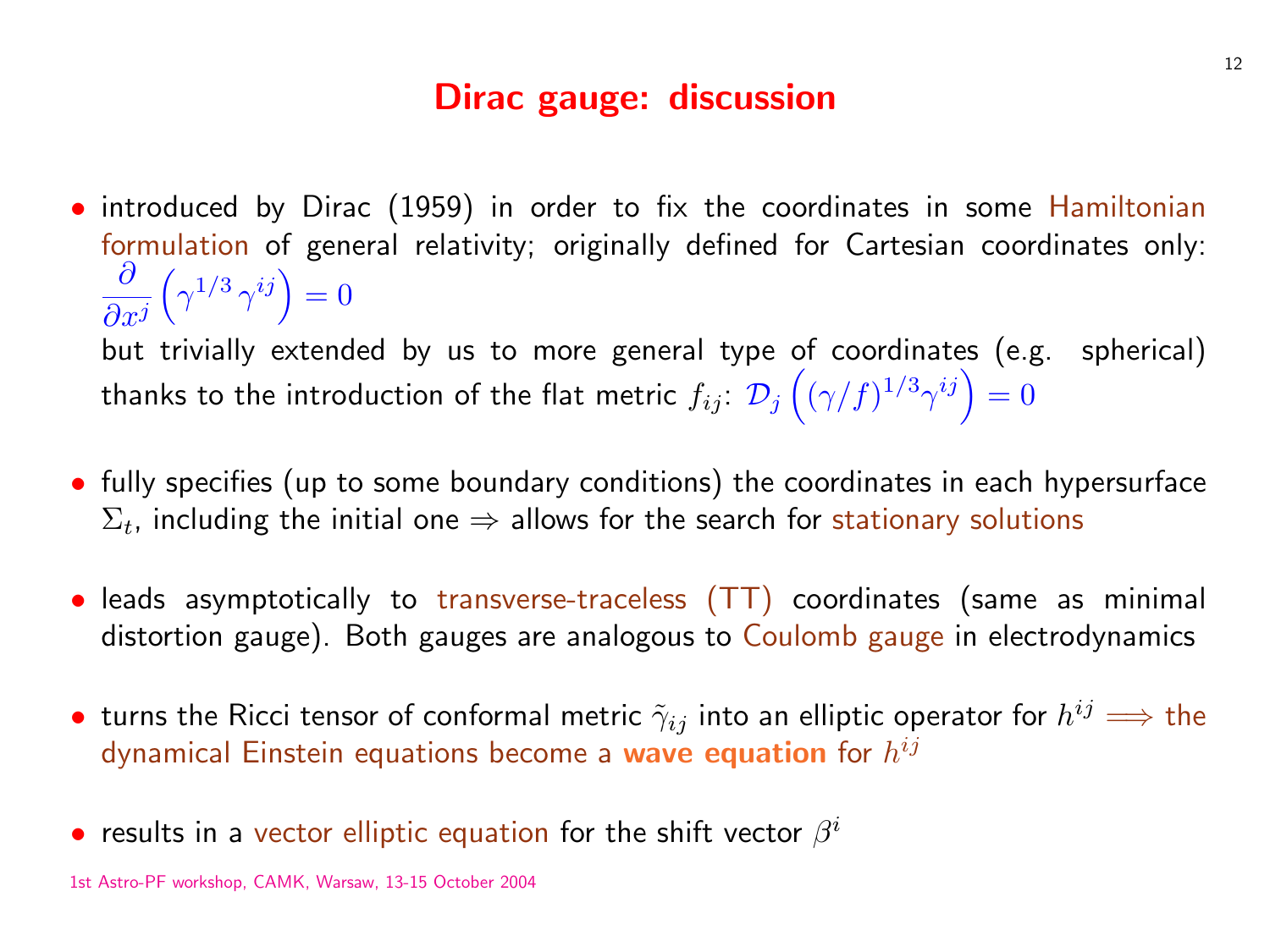## <span id="page-13-0"></span> $3+1$  Einstein equations in maximal slicing  $+$ [Bonazzola, Gourgoulhon, Grandclément & Novak, PRD in press, gr-qc/03

 $\bullet \,$  5 elliptic equations (4 constraints  $+$   $K=0$  condition) ( $\Delta:=\mathcal{D}_k$  $\Delta N = \Psi^4 N$ £  $4\pi(E+S)+A_{kl}A$  $kl$ ]  $-h^{kl}\mathcal{D}_k\mathcal{D}_lN-2\tilde{D}_k\ln\Psi\,\tilde{D}^k.$ 

$$
\Delta(\Psi^2 N) = \Psi^6 N \left( 4\pi S + \frac{3}{4} A_{kl} A^{kl} \right) - h^{kl} \mathcal{D}_k \mathcal{D}_l (\Psi^2 N) + \Psi
$$

$$
- \frac{1}{8} \tilde{\gamma}^{kl} \mathcal{D}_k h^{ij} \mathcal{D}_j \tilde{\gamma}_{il} + 2 \tilde{D}_k \ln \Psi \tilde{D}^k \ln \Psi \right) + 2 \tilde{D}_k \ln \Psi
$$

$$
\Delta\beta^{i} + \frac{1}{3}\mathcal{D}^{i}(\mathcal{D}_{j}\beta^{j}) = 2A^{ij}\mathcal{D}_{j}N + 16\pi N\Psi^{4}J^{i} - 12NA^{ij}\mathcal{D}
$$

$$
-h^{kl}\mathcal{D}_{k}\mathcal{D}_{l}\beta^{i} - \frac{1}{3}h^{ik}\mathcal{D}_{k}\mathcal{D}_{l}\beta^{l}
$$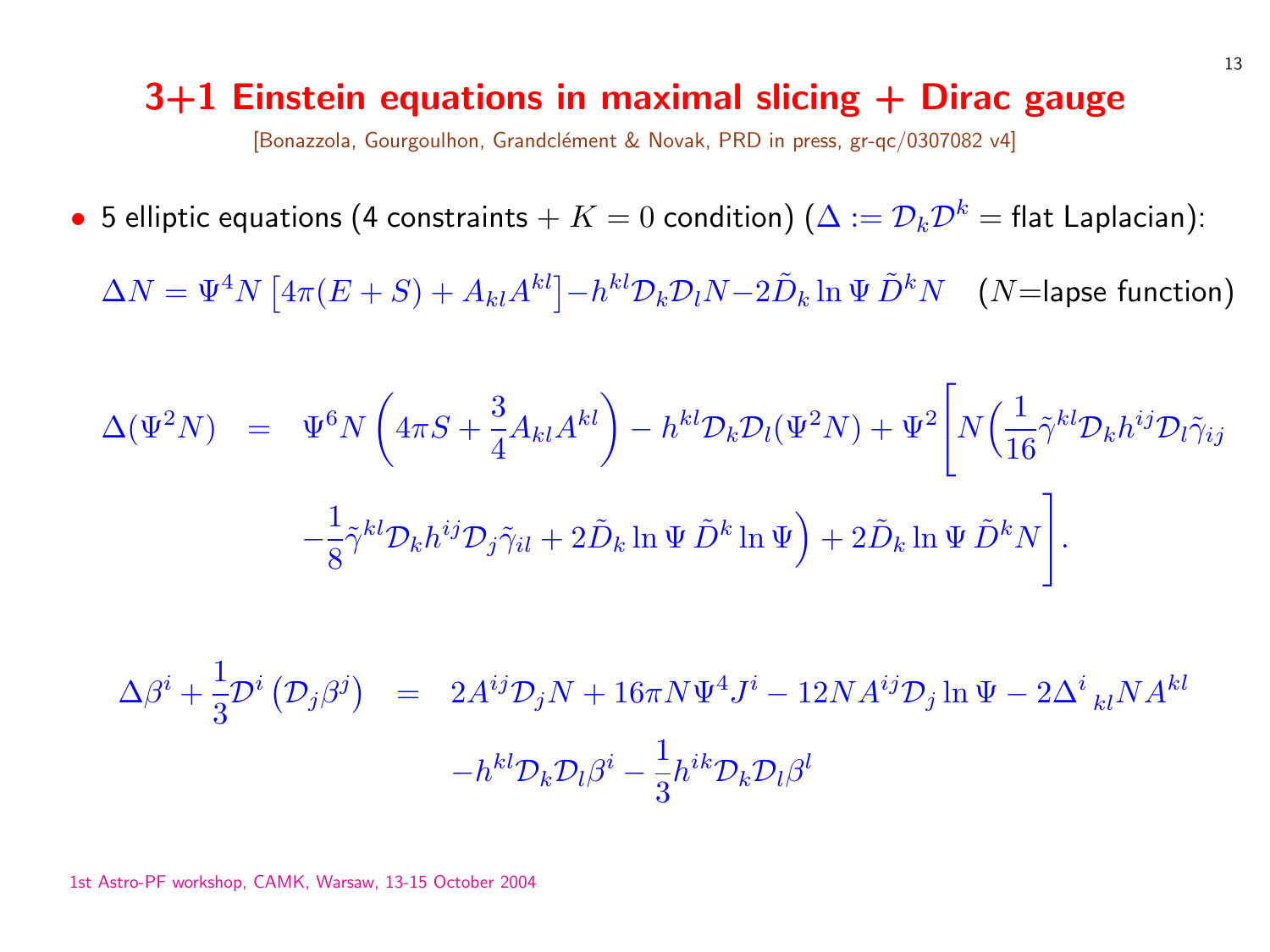#### $3+1$  equations in maximal slicing  $+$  Dirac gauge

• 2 scalar wave equations for two scalar potentials  $\chi$  and  $\mu$  :

$$
-\frac{\partial^2 \chi}{\partial t^2} + \Delta \chi = S_{\chi}
$$

$$
-\frac{\partial^2 \mu}{\partial t^2} + \Delta \mu = S_{\mu}
$$

(for expression of  $S_\chi$  and  $S_\mu$  see [Bonazzola, Gourgoulhon, Grandclém gr-qc/0307082 v4])

#### The remaining 3 degrees of freedom are fixed by the Dirac g

(i) From the two potentials  $\chi$  and  $\mu$ , construct a TT tensor  $\bar{h}^{ij}$  ac formulas (components with respect to a spherical f-orthonormal fr

10111d is a 100101 and b

\n
$$
\bar{h}^{rr} = \frac{\chi}{r^2}, \quad \bar{h}^{r\theta} = \frac{1}{r} \left( \frac{\partial \eta}{\partial \theta} - \frac{1}{\sin \theta} \frac{\partial \mu}{\partial \varphi} \right), \quad \bar{h}^{r\varphi} = \frac{1}{r} \left( \frac{1}{\sin \theta} \frac{\partial \eta}{\partial \varphi} + \frac{\partial \mu}{\partial \theta} \right),
$$
\nwith 
$$
\Delta_{\theta\varphi}\eta = -\partial \chi/\partial r - \chi/r
$$
  
\n1st Astro-PF workshop, CAMK, Warsaw, 13-15 October 2004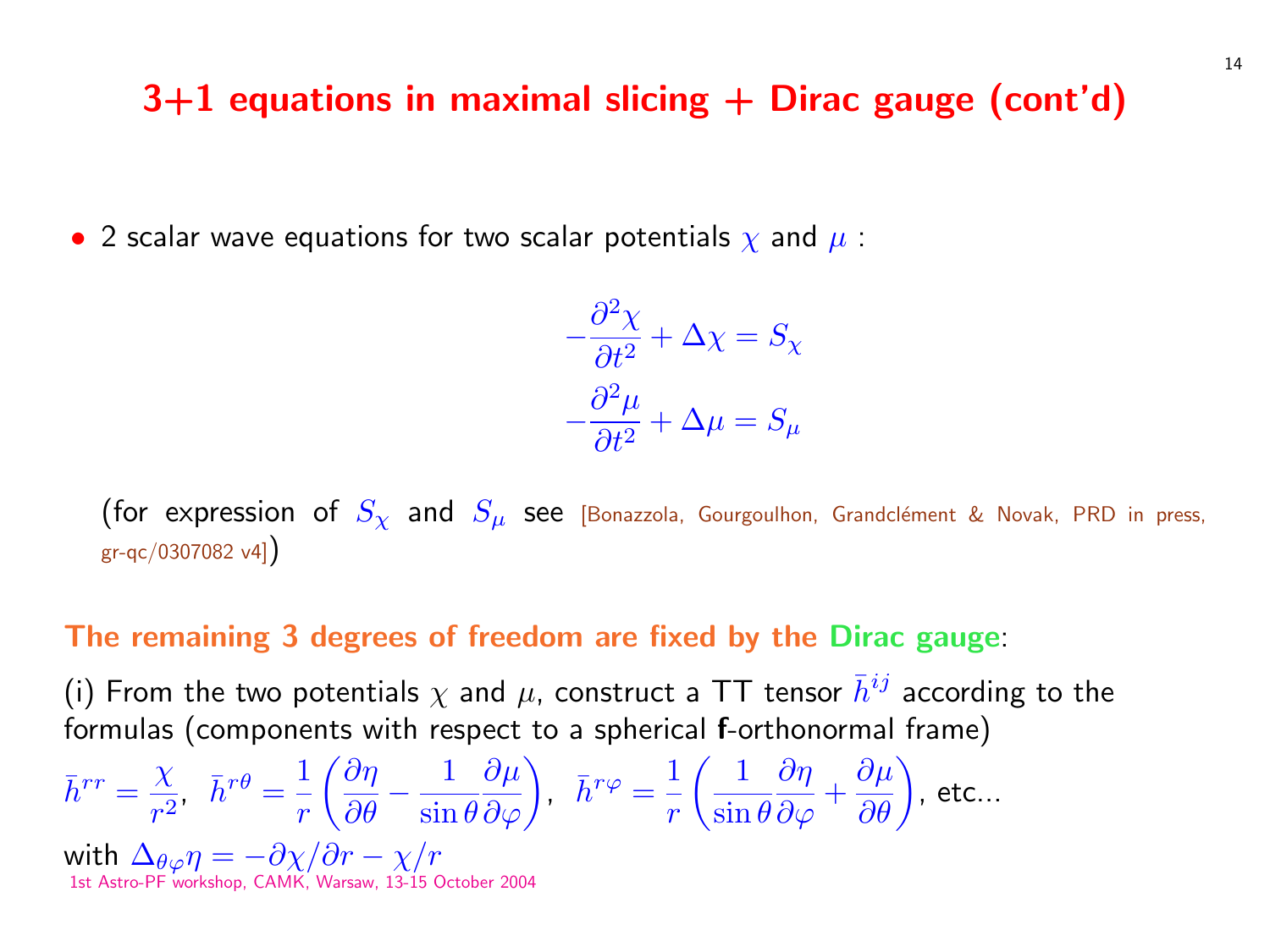#### Recovering the conformal metric  $\tilde{\gamma}_{ij}$  from the T

(ii)  $h^{ij}$  is uniquely determined by the TT tensor  $\bar{h}^{ij}$  as the following (Dirac gauge) tensor :

$$
h^{ij} = \bar{h}^{ij} + \frac{1}{2} \left( h \, f^{ij} - \mathcal{D}^i \mathcal{D}^j \phi \right)
$$

where  $h:=f_{ij}h^{ij}$  is the trace of  $h^{ij}$  with respect to the flat metri solution of [th](#page-13-0)e Poisson equation  $\Delta \phi = h$  The trace h is determin the condition  $\det \tilde{\gamma}_{ij} = \det f_{ij}$  (definition of  $\Psi$ ) by

$$
h = -h^{rr}h^{\theta\theta} - h^{rr}h^{\varphi\varphi} - h^{\theta\theta}h^{\varphi\varphi} + (h^{r\theta})^2 + (h^{r\varphi})^2 + (h^{\theta\theta})^2 - 2h^{r\theta}h^{r\varphi}h^{\theta\varphi} + h^{rr}(h^{\theta\varphi})^2 + h^{\theta\theta}(h^{r\varphi})^2 + h^{\varphi\varphi}(h^{r\theta})^2
$$

Equations  $(1)$  and  $(2)$  constitute a coupled system which can be s (starting from  $h^{ij} = \overline{h}^{ij}$ ), at the price of solving the Poisson equation step. In practise a few iterations are sufficient to reach machine a

(iii) Finally  $\tilde{\gamma}^{ij} = f^{ij} + h^{ij}$ .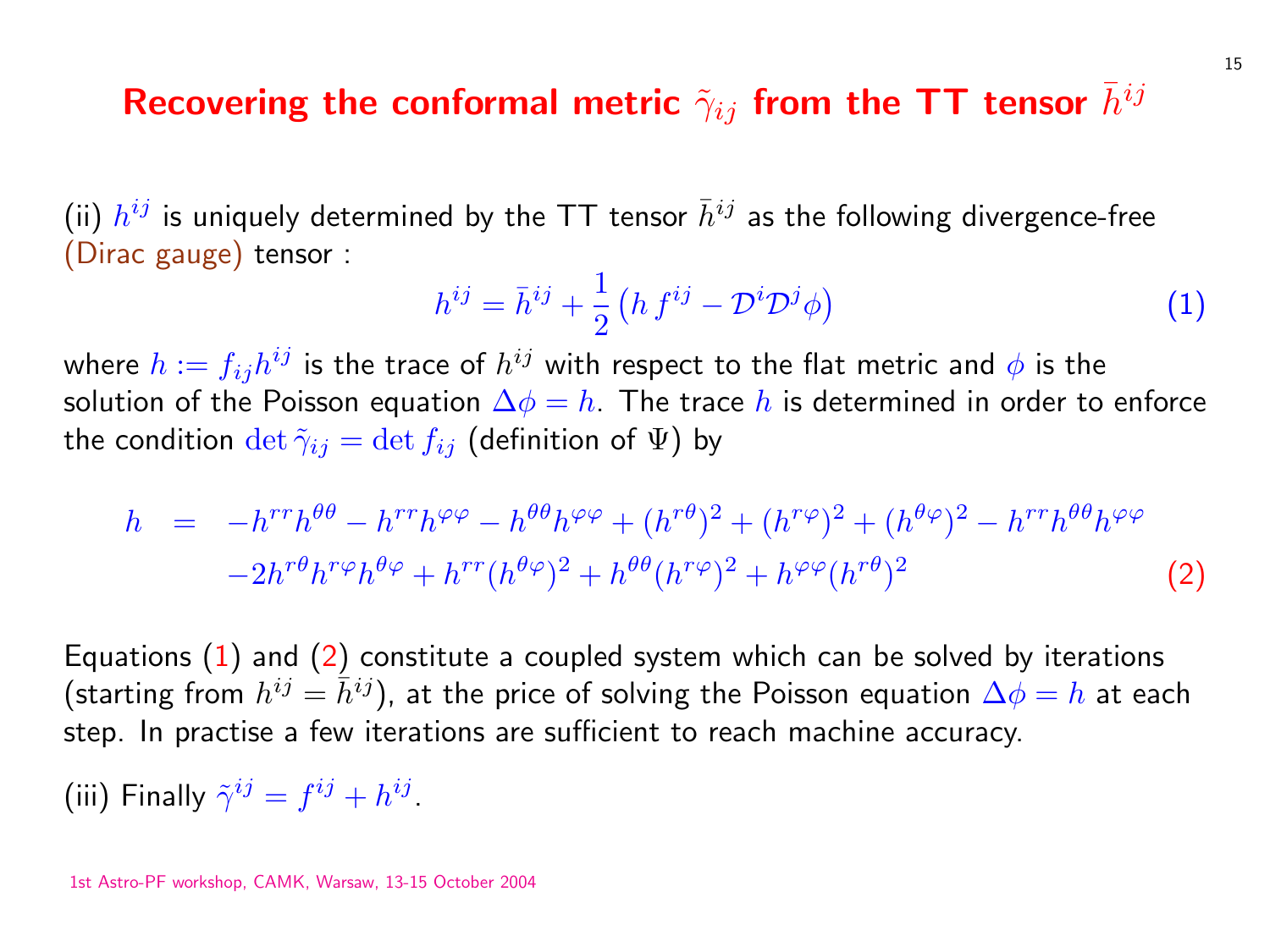#### Numerical implementation

Numerical code based on the  $C++$  library  $L{\rm ORENE}$  (http://www. with the following main features:

- [multidomain spectral methods](http://dx.doi.org/10.1016/j.jcp.2003.11.027) based on spherical coord compactified external domain ( $\implies$  spatial infinity included domain for elliptic equations)
- very efficient outgoing-wave boundary conditions, ensuring spherical harmonics indices  $\ell = 0$ ,  $\ell = 1$  and  $\ell = 2$  are perfectly [Novak & Bonazzola, J. Comp. Phys. 197, 186 (2004)] (recall: Sommerfeld boundary condition works only for  $\ell = 0$ , gravitational waves)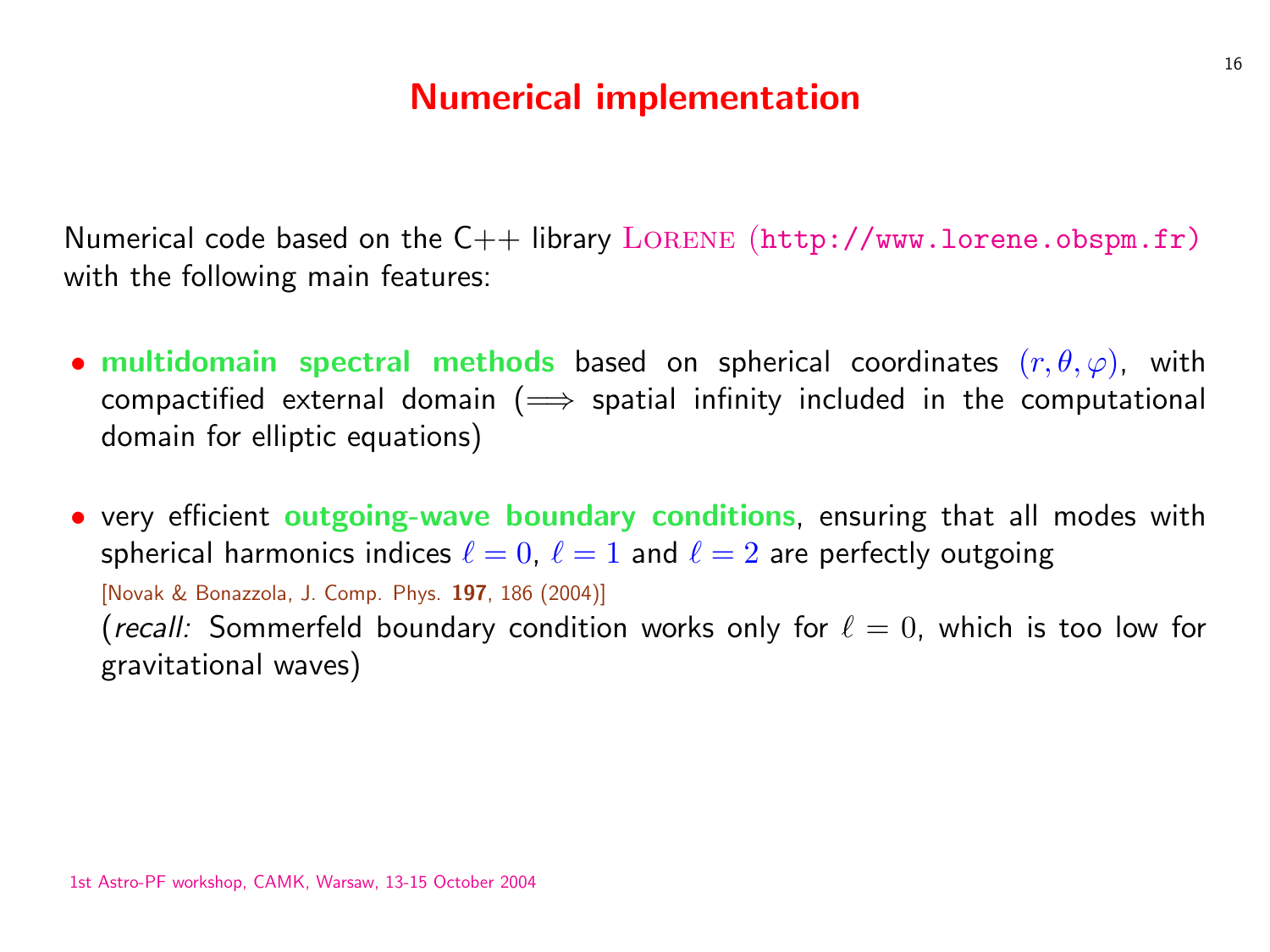#### Results on a pure gravitational wave spa

Initial data: similar to [Baumgarte & Shapiro, PRD 59, 024007 (1998)], namely  $\left(\frac{\partial \tilde{\gamma}^{ij}}{\partial t} = 0\right)$  Teukolsky wave  $\ell = 2$ ,  $m = 2$ :

$$
\begin{cases}\n\chi(t=0) = \frac{\chi_0}{2} r^2 \exp\left(-\frac{r^2}{r_0^2}\right) \sin^2 \theta \sin 2\varphi \\
\mu(t=0) = 0\n\end{cases}
$$
 with

Preparation of the initial data by means of the conformal thin san



Evolution of  $h^{\varphi\varphi}$  in the p

1st Astro-PF workshop, CAMK, Warsaw, 13-15 October 2004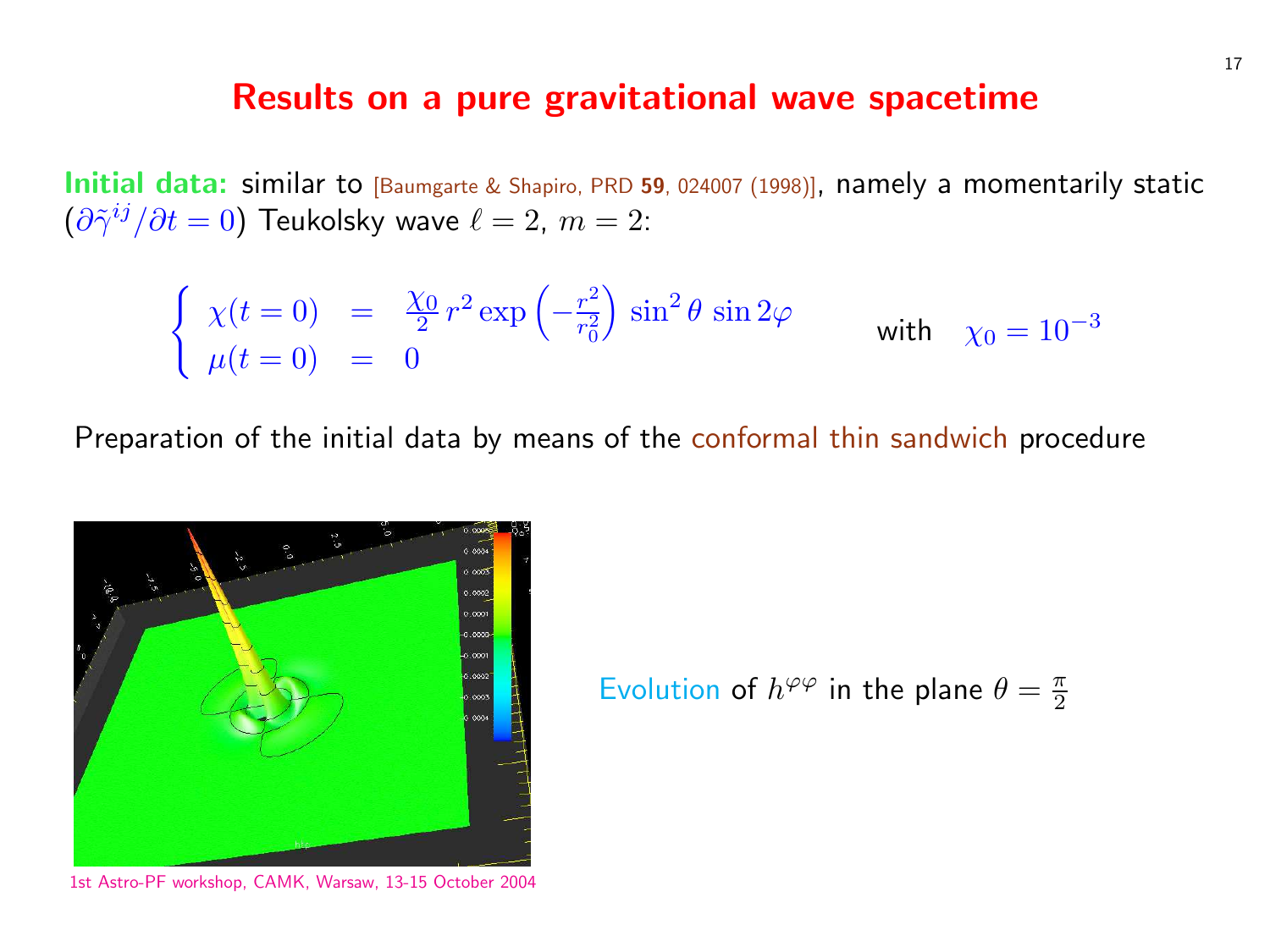















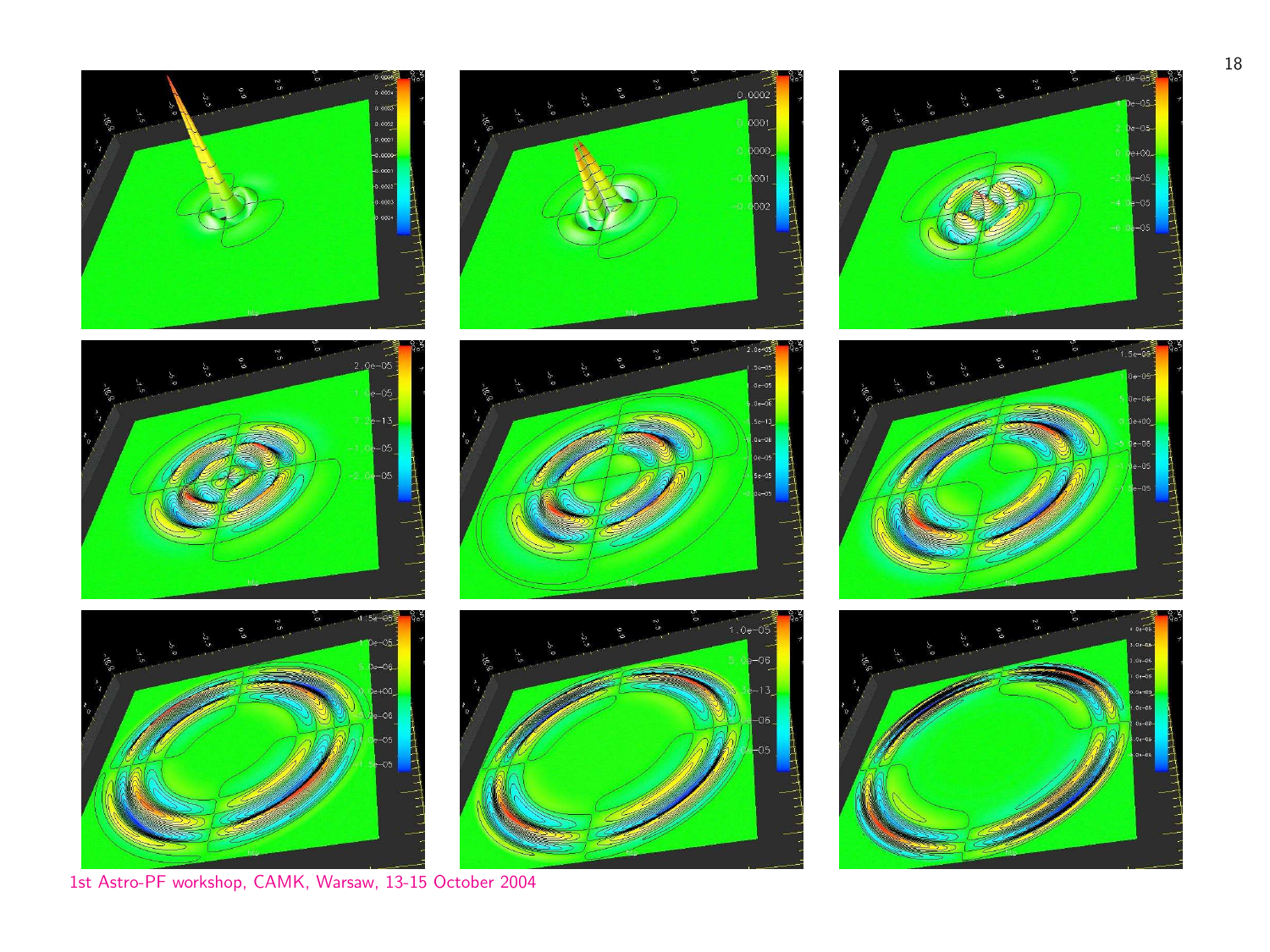#### Test: conservation of the ADM mass



Number of coefficients in each domain:  $N_r = 17$ ,  $N_\theta = 9$ ,  $N_\varphi = 8$ For  $dt = 5\,10^{-3}r_0$ , the ADM mass is conserved within a relative error lower than  $10^{-4}$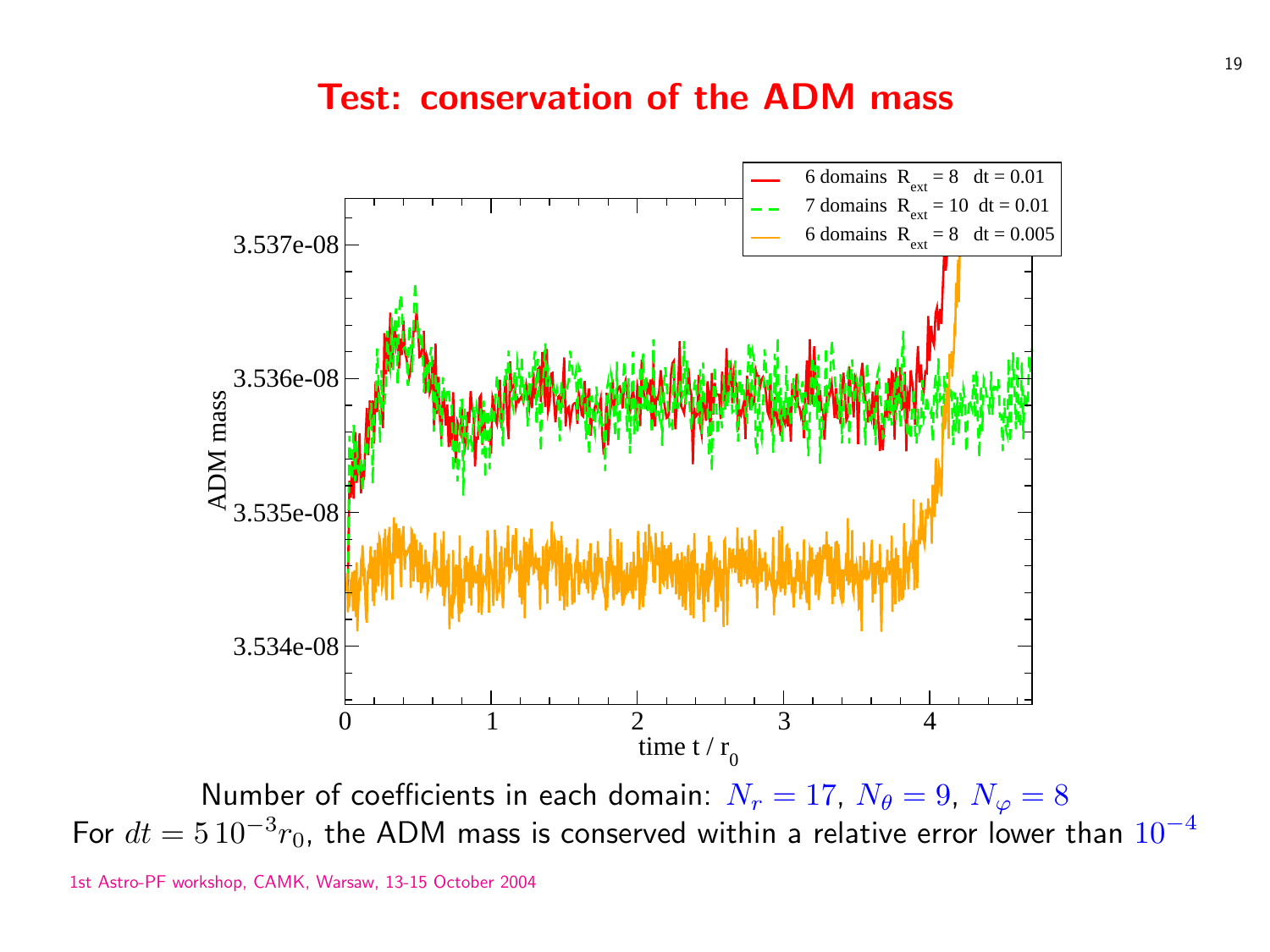

At  $t > 10 r_0$ , the wave has completely left the computation domain  $\implies$  **Minkowski spacetime**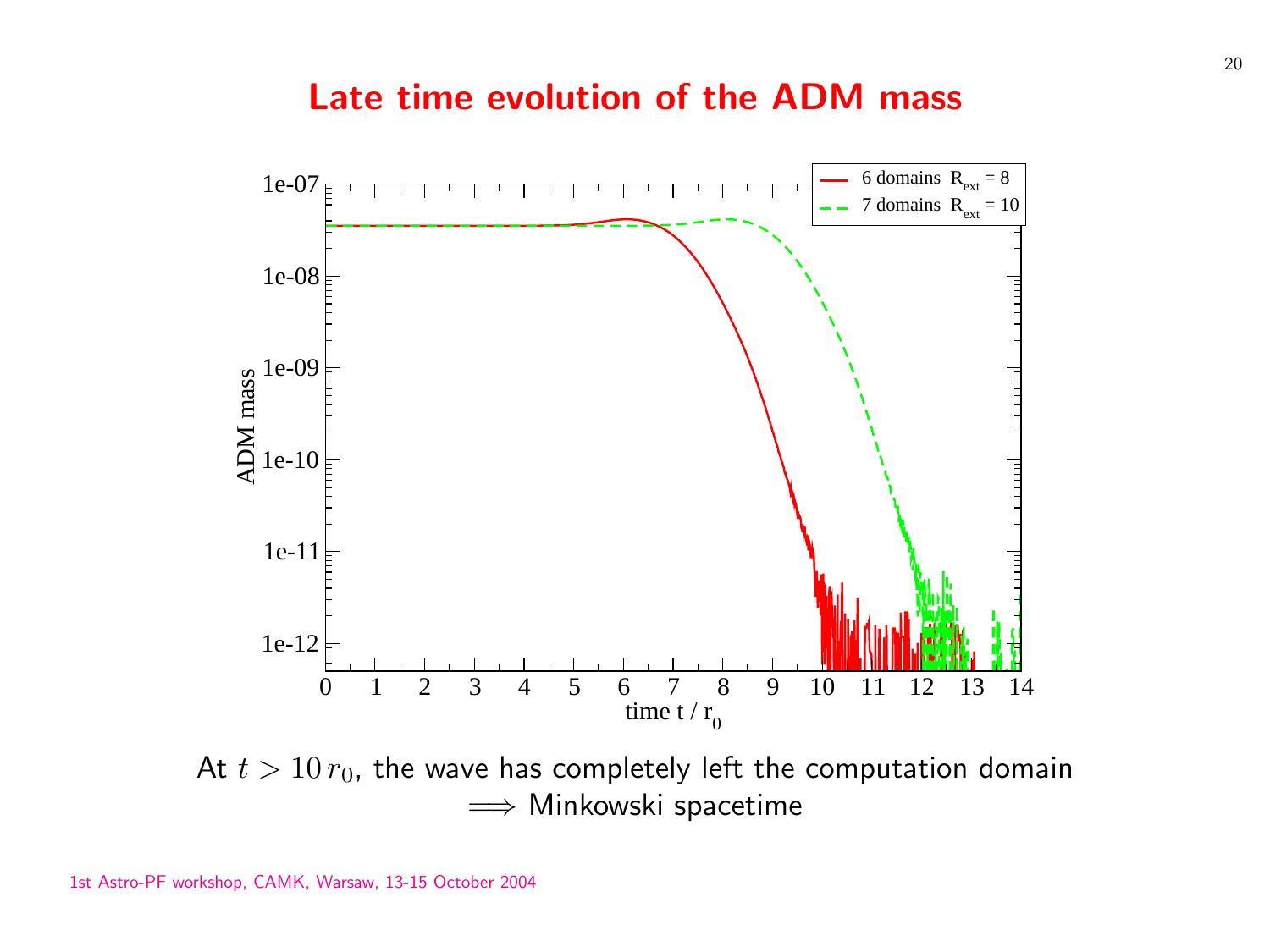#### Long term stability



Nothing happens until the run is switched off at  $t = 400 r_0$ !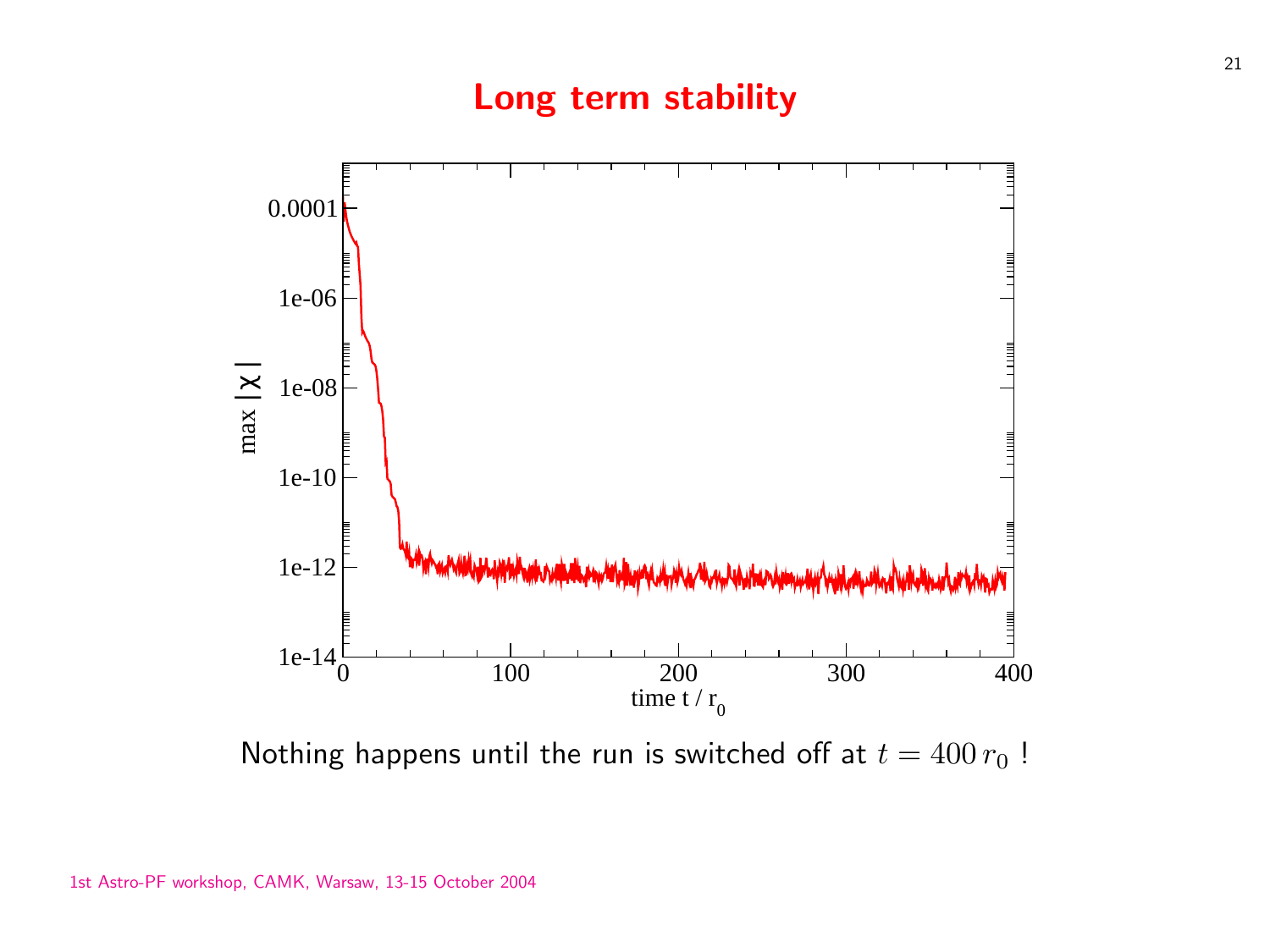## Another test: check of the  $\frac{\partial \Psi}{\partial t}$  relation

The relation  $\frac{\partial}{\partial x}$  $\frac{\partial}{\partial t} \ln \Psi - \beta$  ${}^{k}\mathcal{D}_{k}\ln \Psi =\frac{1}{c}% {\textstyle\sum\nolimits_{k}} \left[ \frac{\left\vert k\right\vert ^{2}}{\left\vert k\right\vert ^{2}}\right] ^{k}\left[ \frac{\left\vert k\right\vert ^{2}}{\left\vert k\right\vert ^{2}}\right] ^{2}e^{-\frac{1}{2}\left\vert k\right\vert ^{2}}. \label{eq-3.11}%$ 6  $\mathcal{D}_k \beta^k$  (trace of the definition of the extrinsic curvature as the time derivative of the spatial metric) is not enforced in our scheme.  $\implies$  This provides an additional test:

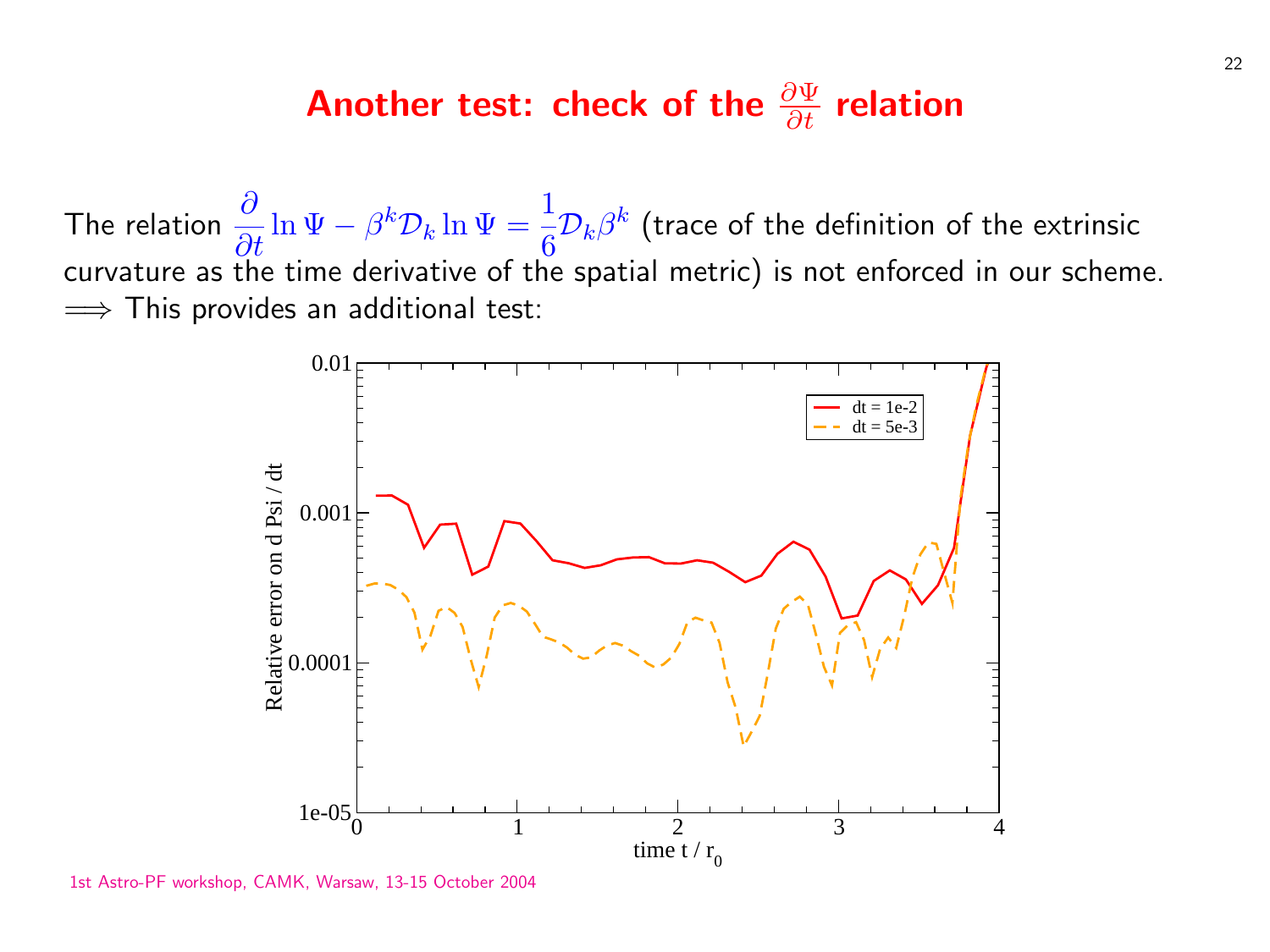## Summary

- Dirac gauge  $+$  maximal slicing reduces the Einstein equations into a system of
	- two scalar elliptic equations (including the Hamiltonian constraint)
	- one vector elliptic equations (the momentum constraint)
	- two scalar wave equations (evolving the two dynamical degrees of freedom of the gravitational field)
- The usage of spherical coordinates and spherical components of tensor fields is crucial in reducing the dynamical Einstein equations to two scalar wave equations
- The unimodular character of the conformal metric  $(\det \tilde{\gamma}_{ij} = \det f_{ij})$  is ensured in our scheme
- First numerical results show that Dirac gauge  $+$  maximal slicing seems a promising choice for stable evolutions of  $3+1$  Einstein equations and gravitational wave extraction
- It remains to be tested on black hole spacetimes !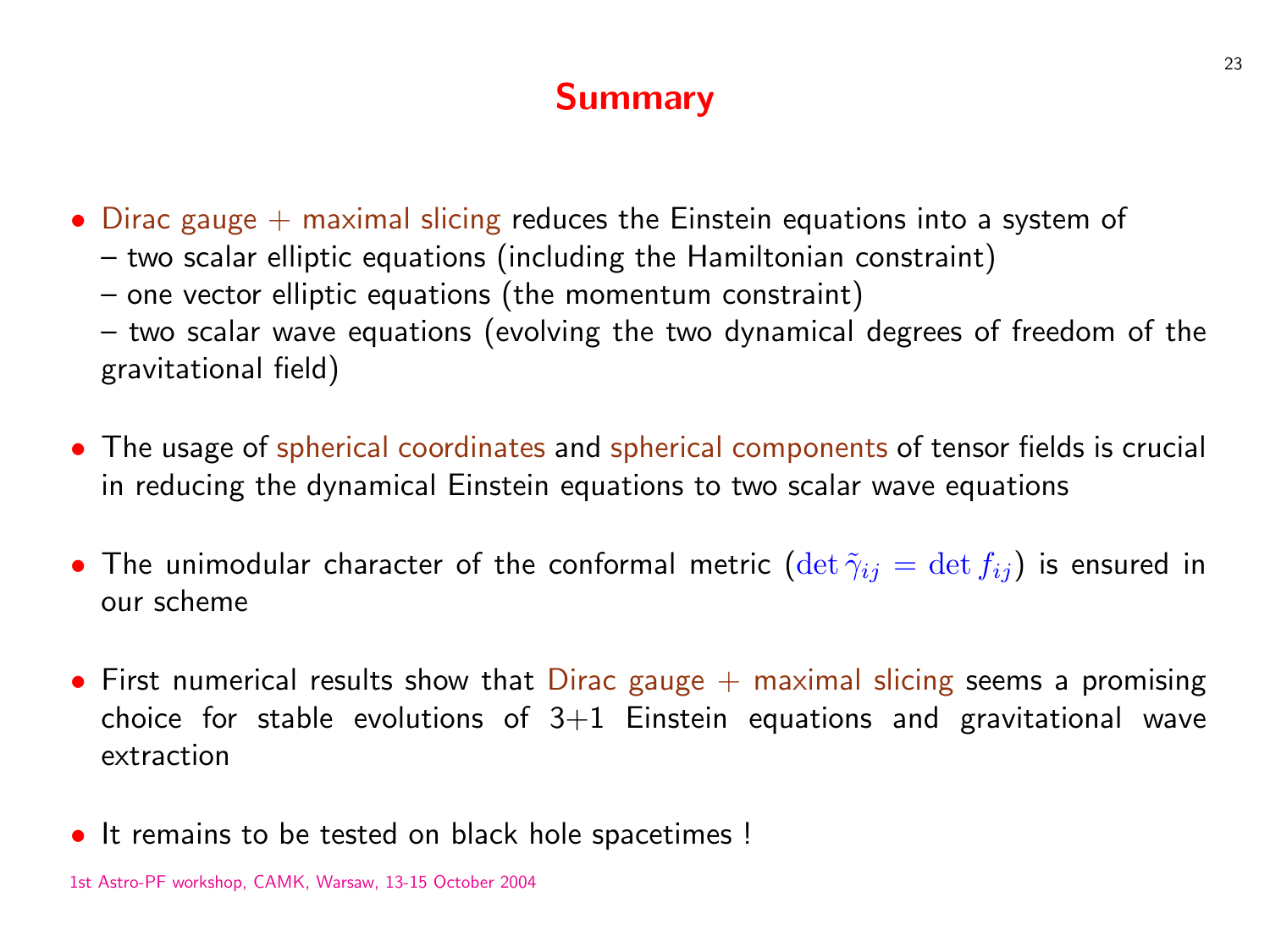## Advantages for NS spacetimes

- Spherical coordinates (inherent to the new formulation) are well adapted to the description of stellar objects (axisymmetry limit is immediate)
- Far from the central star, the time evolved quantities  $(h^{ij})$  are nothing but the gravitational wave components in the  $TT$  gauge  $\implies$  easy extraction of gravitational radiation
- Isenberg-Wilson-Mathews approximation (widely used for equilibrium configurations of binary NS) is easily recovered in our scheme, by setting  $h^{ij}=0$
- Dirac gauge fully fixes the spatial coordinates  $\implies$  along with the resolution of constraints within the scheme, this allows for getting stationary solutions within the very same scheme, simply setting  $\partial/\partial t = 0$  in the equations

A drawback: the quasi-isotropic coordinates usually used to compute stationary configurations of rotating NS do not belong to Dirac gauge, except for spherical symmetry